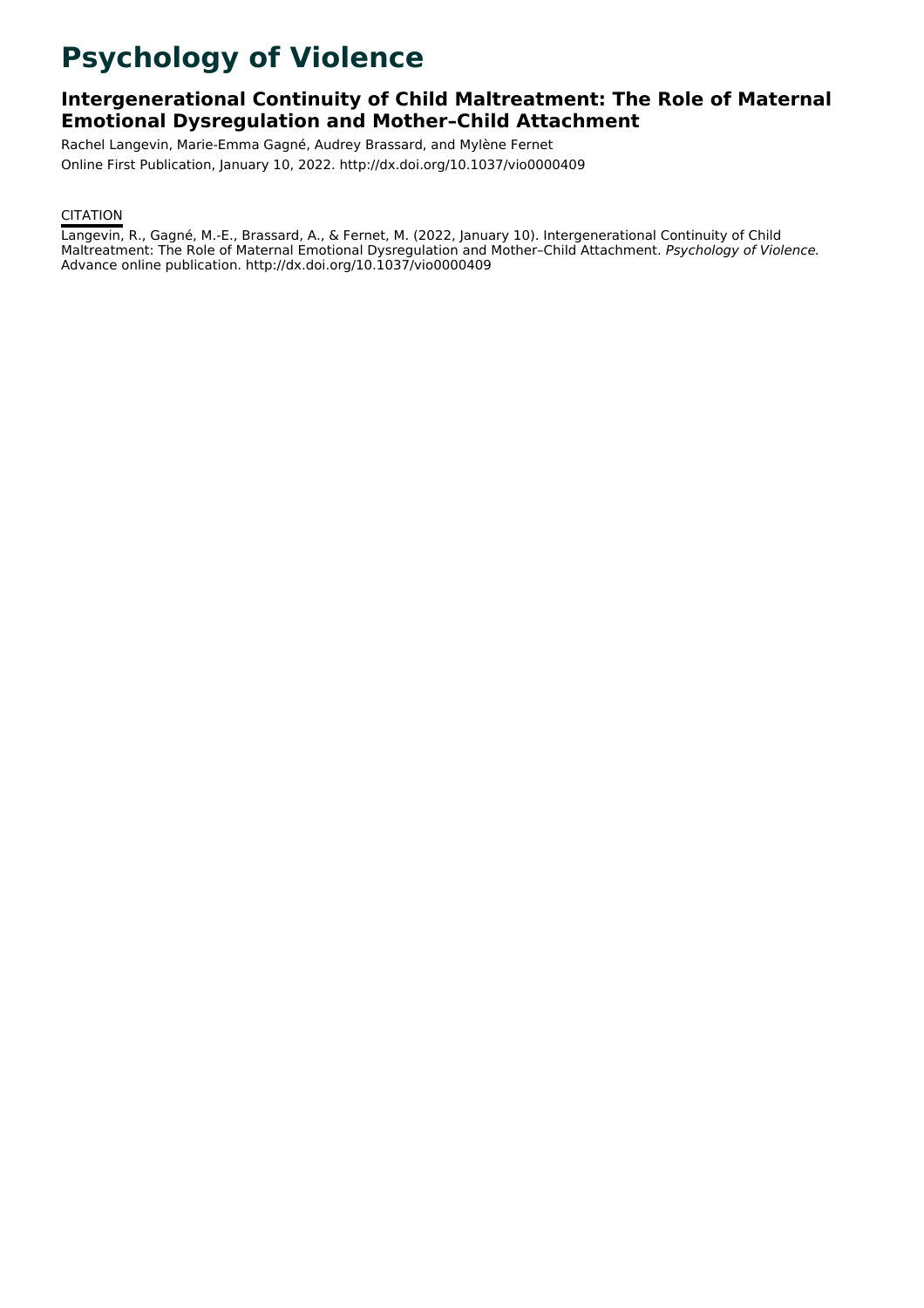<https://doi.org/10.1037/vio0000409>

# Intergenerational Continuity of Child Maltreatment: The Role of Maternal Emotional Dysregulation and Mother–Child Attachment

Rachel Langevin<sup>1</sup>, Marie-Emma Gagné<sup>1</sup>, Audrey Brassard<sup>2</sup>, and Mylène Fernet<sup>3</sup>

<sup>1</sup> Department of Educational and Counselling Psychology, McGill University <sup>2</sup> Département de psychologie, Université de Sherbrooke  $3$  Département de sexologie, Université du Québec à Montréal

**Objective:** Child maltreatment is a prevalent problem, and a lot remains unknown regarding the prevalence and mechanisms involved in its intergenerational continuity. The present study examines the sequential role of maternal emotional dysregulation and mother-to-child attachment in the intergenerational continuity of specific maltreatment types (Objective 1) as well as cumulative child maltreatment (Objective 2) among mother–young adult dyads. **Method:** A sample of 186 mothers and their young adult children (18–25 years old) completed an online survey measuring child maltreatment, attachment, maternal emotional dysregulation, and sociodemographic characteristics. The Canadian Survey of Economic Well-Being—Index of Material Deprivation was used to document mothers' material deprivation. Results: Path analyses revealed that physical neglect was the maltreatment type in the mothers' childhood that was the most consistently associated with their emotional dysregulation, attachment, and maltreatment in the next generation. Direct trajectories elucidating the homotypic and heterotypic continuity of child maltreatment were identified. A multigroup analysis revealed significant differences between the nondeprived and deprived groups for Objective 1. Regarding Objective 2, indirect paths indicated that an increase in the number of child maltreatment types that were experienced by mothers was associated with increased emotional dysregulation, which was negatively associated with attachment. In turn, attachment was negatively associated with cumulative child maltreatment in young adults. Conclusions: The present study highlights the importance of including neglect in studies of intergenerational continuity and of exploring the role of material deprivation in depth. The damage caused by cumulative child maltreatment is supported by our findings. Screening for past maltreatment experiences and their impacts on maternal functioning may be warranted when working with distressed families.

Keywords: intergenerational continuity, child maltreatment, emotional dysregulation, attachment, material deprivation

Intergenerational continuity of child maltreatment (CM; physical, sexual, or emotional maltreatment, neglect, and exposure to domestic violence) refers to situations in which a parent with a history of CM has a child who experiences CM as well, regardless of whether the parent is involved as a perpetrator (Berlin et al., 2011). The actual prevalence of the intergenerational continuity of CM is

This research was supported by grants from the Social Sciences and Humanities Research Council of Canada and the Fonds de recherche du Québec—Société & Culture obtained by Rachel Langevin. Marie-Emma Gagné also received financial support from the Équipe Violence Sexuelle et Santé for her participation in this manuscript. We wish to thank the participating families without whom this project would not have been possible.

The authors have no conflict of interest to declare.

Correspondence concerning this article should be addressed to Rachel Langevin, Department of Educational and Counselling Psychology, McGill University, 3700 McTavish street, room 614, Montreal, QC H3A 1Y2, Canada. Email: [Langevin.rachel@mcgill.ca](mailto:Langevin.rachel@mcgill.ca)

unknown, as rates range from 7% to 88% depending on the study design, sample, CM types included, the period covered for second generation CM, etc. (Langevin et al., 2019). Additionally, there is still much to uncover regarding patterns of intergenerational continuity such as homotypic and heterotypic trajectories (i.e., both generations experiencing the same type of CM or not) as well as potential trajectories of cumulative CM, their respective prevalence, and their associated risk and protective factors (Bartlett et al., 2017; Berzenski et al., 2014; Madigan et al., 2019). While there is no widely accepted theoretical model of the mechanisms involved in the intergenerational continuity of CM, the impacts of CM on neurobiology, attachment representations, and mental health, as well as the subsequent influence of these factors on parenting and the familial environment (e.g., socioeconomic factors) are proposed as key mechanisms of continuity that should be further explored (Marshall et al., in press). Empirical studies have supported the importance of these multilevel risk and protective factors (see Langevin et al., 2019 for a review). As such, the aim of the present study is to further examine the role of maternal emotional dysregulation, a transdiagnostic feature involved in many psychopathologies (Aldao et al., 2010), and mother–child attachment in the intergenerational continuity of specific types of CM and cumulative CM in mother–young adult dyads. This clinically relevant study will advance our understanding of the role of these key variables in

Rachel Langevin D <https://orcid.org/0000-0002-7671-745X> Audrey Brassard **b** <https://orcid.org/0000-0002-2292-1519> Mylène Fernet **<https://orcid.org/0000-0002-1961-2408>**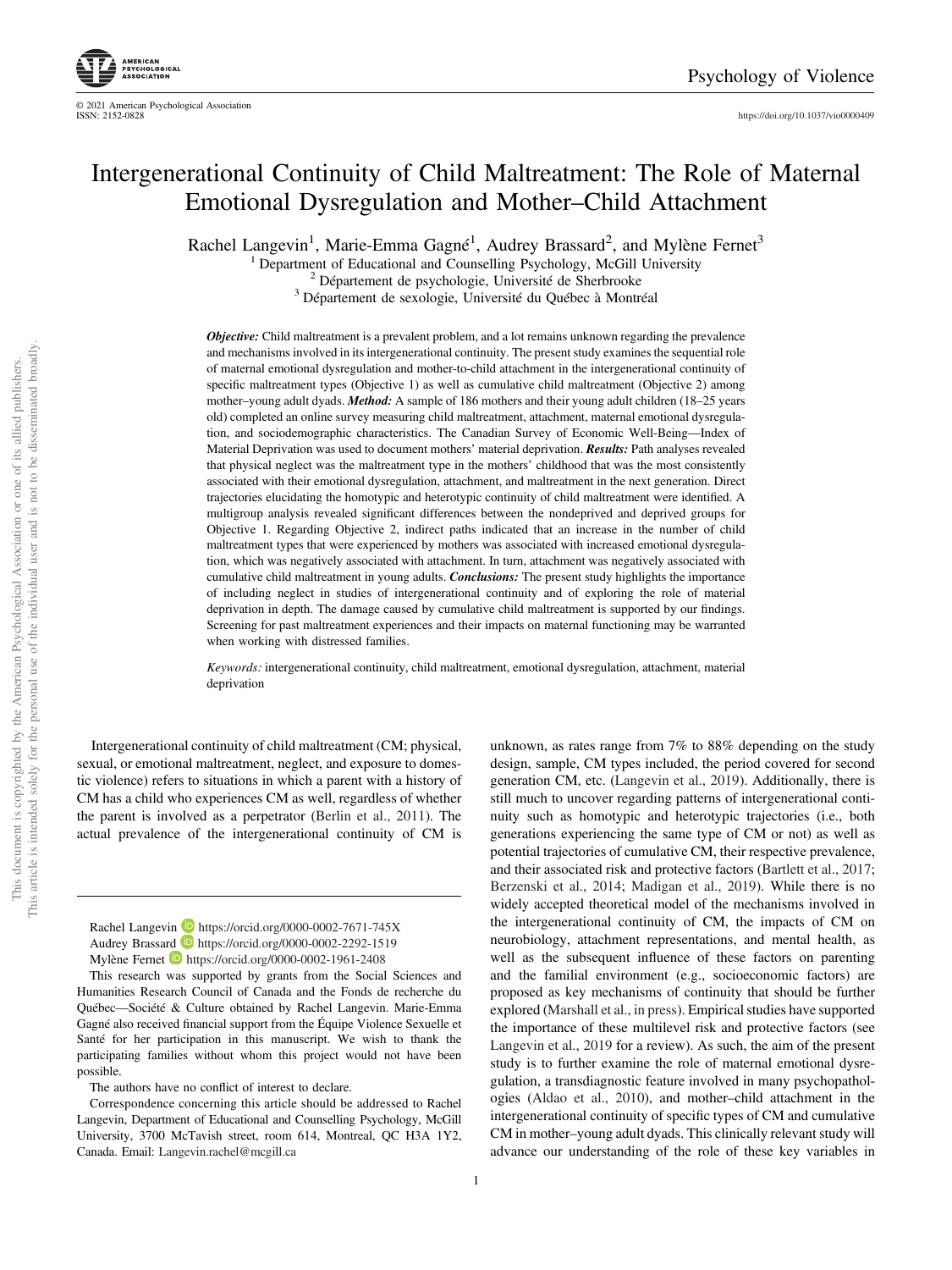homotypic and heterotypic trajectories of intergenerational CM, as well as in intergenerational cycles of cumulative CM, while accounting for socioeconomic status.

#### Child Maltreatment and Emotion Regulation

Emotion regulation skills develop in the context of responsive caregiving in early life (Dvir et al., 2014). Given that CM is a complex trauma that is interpersonal in nature and involves high levels of betrayal from a caregiver, studies have consistently shown that it is associated with lifelong difficulties with emotion regulation, otherwise known as emotional dysregulation (Bonet et al., 2020; Cabecinha-Alati et al., 2020). Neurobiological effects of CM—such as alterations in the stress response system cascading into negative impacts on myelination, neuronal morphology, neurogenesis, and synaptogenesis—lead to functional changes in the brain and are believed to underlie these emotion regulation difficulties (Dvir et al., 2014). When compared to nonbetrayal traumas, betrayal traumas (i.e., occurring in the context of close relationships) were associated with greater difficulties identifying and describing emotional experiences (Goldsmith et al., 2012). Similarly, Ehring and Quack (2010) found that compared to other trauma types (noninterpersonal, late interpersonal, and early single interpersonal traumas), early chronic interpersonal trauma—including (cumulative) CM—was associated with greater emotional dysregulation. Thus, when compared to other types of traumatic events, CM in particular is highly detrimental to emotion regulation.

Additionally, some types of CM may be more damaging to emotion regulation than others, which points to the necessity of looking at their impacts separately instead of considering CM as a broad category as in most studies (Dvir et al., 2014). Investigations of this nature would have immense clinical significance in terms of assessment and treatment planning, allowing for a more nuanced understanding of clients' presenting problems. Oshri et al. (2015) found that emotional and sexual—but not verbal and physical abuse was related to emotional dysregulation in young adults. While verbal and emotional abuse are not usually distinguished from one another and were highly correlated in their study  $(r = .75)$ , authors operationalized verbal abuse as parents being verbally abusive (e.g., yelling, name-calling) and emotional abuse as relating to the emotional climate of the family (e.g., feeling unwanted, disliked). In their sample of older adults, Briere and Rickards (2007) also found that child sexual abuse and emotional abuse were related to emotional dysregulation, while physical abuse, adult victimization, and noninterpersonal traumas were not. Studies looking at polyvictimization, or cumulative CM (i.e., multiple types), found a doseresponse effect such that a greater number of victimization types was associated with greater emotional dysregulation and psychopathology in youth and adults (Finkelhor et al., 2015; Putnam et al., 2013). This finding held even when contrasting polyvictimization with single forms of chronic CM experienced by youth (Finkelhor et al., 2015). Notably, Putnam et al. (2013) found synergistic effects of polyvictimization in adults such that the cumulative impact of two or more types of victimization was greater than the sum of their individual effects. Given the differential impact of CM types and their frequent co-occurrence (Hamby & Grych, 2013; Turner et al., 2010), there is a pressing need for studies including multiple forms of CM in single models of intergenerational continuity. Such an approach, in addition to contributing to an enhanced knowledge base, will provide invaluable information for clinicians working with survivors of CM.

# Emotion Regulation, Attachment, and Intergenerational Continuity of Child Maltreatment

Emotional dysregulation in mothers with a history of CM, either cumulative or single type, could negatively impact their relationship with their child (Brenning et al., 2020; Cabecinha-Alati et al., 2020; Rutherford et al., 2015). There is also evidence that suggests that emotional dysregulation is associated with increased child abuse potential ([Lowell & Renk, 2017](#page-11-0); [Miragoli et al., 2020](#page-12-0)). Parental emotion regulation has been proposed as crucial for optimal parenting (Cabecinha-Alati et al., 2020; Rutherford et al., 2015). Indeed, being well-regulated is a necessary condition for being able to sensitively respond to a child's emotional needs (Rutherford et al., 2015), and parental sensitivity is a key ingredient in the development of secure attachment relationships (Ainsworth, 1979). Moreover, while more studies are needed to confirm this association, parent–child attachment and attachment-related constructs have been theoretically and empirically linked to intergenerational patterns of CM (Alexander, 2015; Langevin et al., 2019; Marshall et al., in press). For example, Jaffee et al. (2013) found that mothers who broke the cycle of intergenerational CM, when compared to those who did not, showed higher levels of maternal warmth toward their child. Similarly, Thornberry et al. (2013) found that parents' attachment to their child was protective against intergenerational continuity of CM. Interestingly, the reverse was not true, as attachment to a parental figure in adult offspring was not associated with intergenerational CM (Thornberry et al., 2013). Given the hypothesized role of emotional dysregulation and parent-to-child attachment in the intergenerational continuity of CM, and the susceptibility of these constructs to targeted interventions, confirming these associations is an avenue worthy of further investigation that could have major implications for practice (e.g., Facompré et al., 2018; Grecucci et al., 2017).

### Gaps in the Scientific Literature and the Present Study

Based on past literature documenting the theoretical and empirical associations between CM, emotional dysregulation, parent-tochild attachment, and intergenerational continuity of CM, the present study proposes to test the sequential role of maternal emotional dysregulation and mother-to-child attachment quality in the continuity of specific CM types (Objective 1) and cumulative CM (Objective 2) in mother–young adult dyads, while accounting for the potential role of socioeconomic status. A dyadic approach was selected as it allows for each generation to report on their own histories of CM, thereby minimizing issues related to shared variance and increasing the probability of accurate and complete reports. The inclusion of young adults for the second generation is a strength, as it will allow for the inclusion of the complete age range of 0–18 years old for both generations while minimizing the risk of recall bias in the second generation. This is in line with Thornberry et al.'s (2013) recommendation of using valid and reliable measures—as proposed in this study—and different reporters of maltreatment in each generation, something that is highly lacking in the current literature on the intergenerational continuity of CM (Langevin et al., 2019). This study will also fill gaps in the literature by documenting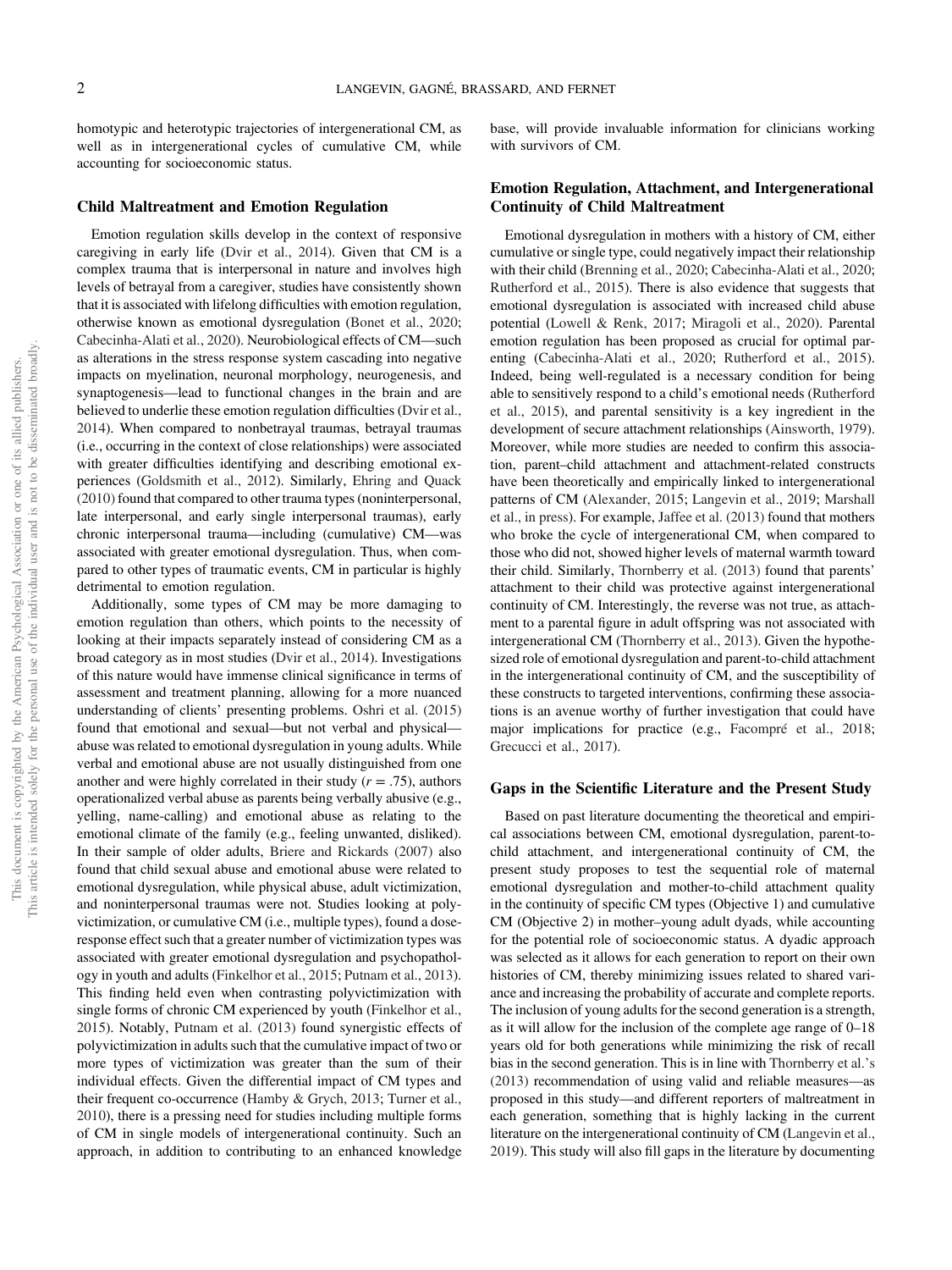the role of key mechanisms of intergenerational continuity for specific types of CM that will be included simultaneously in one statistical model, therefore accounting for their co-occurrence and allowing for a detailed exploration of homotypic and heterotypic trajectories. The examination of cumulative CM as it relates to intergenerational continuity is also essential in light of past findings on the synergistic effects of childhood adversities (Putnam et al., 2013). Finally, our consideration of the potential role of socioeconomic status is innovative, as this factor is rarely included in studies of intergenerational continuity of CM, even though it is a known risk factor for CM, emotional dysregulation, and poor attachment quality (Langevin et al., 2019; Marshall et al., in press; [Martin & Ochsner,](#page-12-0) [2016;](#page-12-0) van Ijzendoorn & Bakermans-Kranenburg, 2010).

The hypotheses for Objective 1 are congruent with past findings (Briere & Rickards, 2007; Oshri et al., 2015). First, it is expected that there will be differential impacts of CM types in mothers' histories, with emotional and sexual abuse showing stronger associations to maternal emotional dysregulation (Hypothesis 1). It is also hypothesized that a cascading effect will be identified in that mothers' history of CM will be linked to maternal emotional dysregulation, which in turn, will be negatively associated with mother-to-child attachment quality. Further, these variables are expected to be sequentially associated with an increased risk of CM in the second generation (Hypothesis 2). Regarding Objective 2, it is expected that maternal histories of cumulative CM will be associated with more emotional dysregulation and that maternal emotional dysregulation will be negatively related to mother-to-child attachment, which in turn, will be associated with an increased risk of cumulative CM in the second generation (Hypothesis 3). No specific hypothesis is offered regarding the potential role of socioeconomic status, which is operationalized through a measure of material deprivation.

### Method

A sample of mother–young adult (18–25 years old) dyads was recruited from across Canada. Mothers ( $M = 51.16$  years old,  $SD =$ 5.82) and young adults (90% women;  $M = 20.87$ ,  $SD = 2.17$ ) completed an online survey individually. The initial sample included 1,218 individuals (409 mothers and 809 young adults). Several measures were put in place to screen out careless responders. Participants were excluded if they did not provide a valid identification number ( $n = 39$ ), if they completed less than 75% of the survey  $(n = 36)$ , if they answered "no" to a question that asked directly whether their data should be considered valid ( $n = 38$ ), if they were duplicate responses ( $n = 68$ ), if their age did not match our inclusion criteria ( $n = 68$ ), if they did not answer at least 3/5 directed questions correctly  $(n = 121)$ , and if they completed the survey in less than half the modal time ( $n = 17$ ). Our final sample included 253 mothers, 578 young adults, and 186 complete dyads. Only complete dyads are included in the present study. Sociodemographic characteristics are presented in Table 1.

#### Procedure

Participants

The participating dyads were recruited online from across Canada through various means (e.g., social media, universities, and advertisements in nonprofit organizations). Both English- and French-speaking

| <b>Table</b> |  |
|--------------|--|
|--------------|--|

Sociodemographic Characteristics of the Sample

| Characteristic                             | $\boldsymbol{n}$        | $\%$ |
|--------------------------------------------|-------------------------|------|
| Youth                                      |                         |      |
| Gender                                     |                         |      |
| Men                                        | 16                      | 8.6  |
| Women                                      | 167                     | 89.8 |
| Other                                      | 3                       | 1.6  |
| Ethnicity                                  |                         |      |
| Caucasian                                  | 125                     | 67.2 |
| <b>Black</b>                               | 4                       | 2.2  |
| Asian                                      | 34                      | 18.3 |
| Hispanic                                   | 3                       | 1.6  |
| Indigenous                                 | $\overline{2}$          | 1.1  |
| Arab                                       | $\overline{\mathbf{4}}$ | 2.2  |
| Other                                      | 14                      | 7.5  |
| Education                                  |                         |      |
| High school                                | 63                      | 33.9 |
| Pre-university or professional school      | 25                      | 13.4 |
| University                                 | 98                      | 52.7 |
| Family of origin status                    |                         |      |
| Parents still together                     | 125                     | 68.3 |
| Parents separated                          | 52                      | 28.4 |
| Other                                      | 9                       | 4.9  |
| Mother                                     |                         |      |
| Ethnicity                                  |                         |      |
| Caucasian                                  | 127                     | 69.8 |
| <b>Black</b>                               | 4                       | 2.2  |
| Asian                                      | 34                      | 18.7 |
| Hispanic                                   | 3                       | 1.6  |
| Indigenous                                 | 3                       | 1.6  |
| Arab                                       | 3                       | 1.6  |
| Other                                      | 8                       | 4.4  |
| Education                                  |                         |      |
| High school or less                        | 34                      | 18.4 |
| Pre-university or professional school      | 42                      | 22.8 |
| University                                 | 108                     | 58.7 |
| Annual family income (CAN)                 |                         |      |
| Less than \$40,000                         | 22                      | 13.4 |
| \$40,000-\$79,999                          | 39                      | 23.8 |
| \$80,000-\$119,999                         | 50                      | 30.5 |
| \$120,000 or more                          | 53                      | 32.3 |
| Relational status                          |                         |      |
| Living with partner                        | 145                     | 78.4 |
| In a relationship, not living with partner | 8                       | 4.3  |
| Not in a relationship                      | 32                      | 17.3 |

individuals were included. The survey was done completely online via a secure survey platform. Participants were first directed to a consent form and prompted to provide the email address of their mother or young adult child. The other member of the dyad then received an email briefly describing the project and providing a link to the consent form and questionnaire. Mothers and young adults were instructed not to discuss their answers together. All participants were entered into a draw for a chance to win one of two iPads, and members of complete dyads each received a \$5 e-gift card. Procedures were approved by the Research Ethics Board of the primary researcher's institution.

# **Measures**

### Child Maltreatment

Each member of the dyad (mother and young adult) was responsible for self-reporting their own CM histories before 18 using "yes"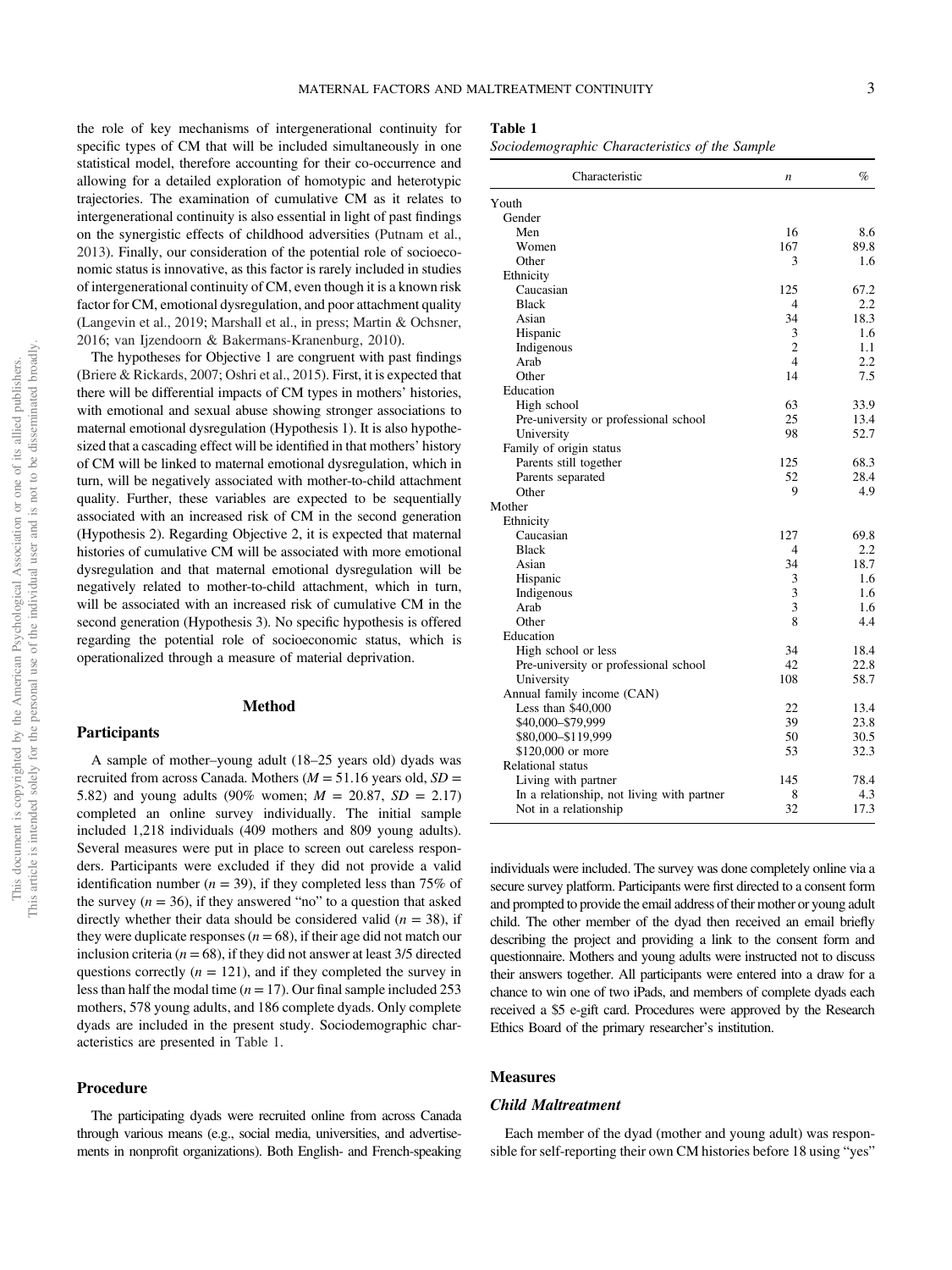or "no" answers. Physical/supervisory neglect (hereafter referred to as physical neglect) was measured using the 5-item subscale of the ISPCAN Child Abuse Screening Tool (ICAST) (International Society for the Prevention of child Abuse & Neglect [ISPCAN], 2015). A sample item is: "Were you ever not taken care of by your parent(s) or caregivers(s) when you were sick or injured even though they could afford it?" The ICAST was elaborated through a Delphi study and subjected to a field test in which the internal consistencies were moderate-to-high ( $\alpha = .61$  to .82) (Dunne et al., 2009). The Early Trauma Inventory Self-Report—Short Form (ETI-SR-SF) (Bremner et al., 2007) was used to assess reports of childhood physical (five items), sexual (six items), and emotional maltreatment (five items). Examples of questions are: "Before the age of 18, were you often put down or ridiculed?" and "[...] were you ever hit with an object that was thrown at you by a parent or caregiver?" The ETI-SR is a valid measure of early trauma as shown by adequate internal consistencies in the development sample ( $\alpha = 0.78{\text -}0.90$ ; Bremner et al., 2007). Finally, exposure to domestic violence was measured using three items modified from the Short-Revised Conflict Tactics Scales (CTS2S; Straus & Douglas, 2004), which covers exposure to psychological and physical interparental violence. An example of an item is: "In your childhood, have you seen your mother or father destroy an object belonging to their partner intentionally, criticize them on their appearance, threaten to hit them, or throw something at them?" The CTS2S has been found to have adequate construct and concurrent validities ( $r = .65$  to .89; Straus & Douglas, 2004). All CM types, except for sexual abuse, must have occurred within a caregiver–child relationship to be considered; the question labels explicitly mentioned this criterion. For all five types of CM, count scores were computed to reflect the number of neglectful or abusive acts reported for each category of maltreatment (which ranged from 0–3 to 0–6, respectively). Internal consistencies were generally adequate, ranging from  $\alpha = .73$  to .90 with the exception of young adults' neglect, which was acceptable ( $\alpha = .67$ ). Cumulative CM was calculated by dichotomizing the scores on each CM type (i.e., checked yes to a least one item  $= 1$ ) and summing the dichotomous scores for all five types of CM (ranging from  $0 =$  no CM to  $5 =$  all five types of CM endorsed). Internal consistency for the measure of cumulative CM in this sample was  $\alpha = .68$  for the young adults and  $\alpha = .76$  for the mothers.

#### Mother–Child Attachment

Mothers completed the Revised Inventory of Parent Attachment (R-IPA; Johnson et al., 2003), a 30-item modified version of the Inventory of Parent and Peer Attachment (Armsden & Greenberg, 1987), which assesses the perceived quality of attachment toward one's child. Two dimensions are covered and can be combined into a total sum score encompassing: degree of mutual trust/extent of alienation (23 items; e.g., "My child expects too much of me."), and quality of communication (7 items; e.g., "I can count on my child when I need to get something off my chest."). A 5-point Likert-type scale is used  $(1 = almost never or never true, 5 = almost always or$ always true) and a higher score reflects better attachment quality. The R-IPA was found to have adequate psychometric properties, with reliability coefficients in the development sample ranging from  $\alpha = .72$  to  $\alpha = .91$ (Johnson et al., 2003). In the present study, the total sum score was used ( $\alpha = .92$ ).

# Maternal Emotional Dysregulation

Mothers completed the Difficulties in Emotional Regulation Scale (DERS—18; Victor & Klonsky, 2016), which is an 18-item measure assessing the severity of emotional dysregulation based on six subscales: emotional awareness (three items; e.g., "When I'm upset, I acknowledge my emotions"), clarity (three items; e.g., "I have no idea how I am feeling"), and acceptance (three items; e.g., "When I'm upset, I become embarrassed for feeling that way"), as well as impulsivity (three items; e.g., "When I'm upset, I have difficulty controlling my behaviors"), access to effective emotion regulation strategies (three items; e.g., "When I'm upset, I believe that I will remain that way for a long time"), and goal-directed behaviors (three items; e.g., "When I'm upset, I have difficulty getting work done."). Answers are recorded on a 5-point Likert-type scale  $(1 = almost$ *never*,  $5 = almost always$  and summed to create a total score, with higher scores reflecting higher dysregulation. The DERS − 18 had good internal consistencies ( $\alpha$  = .77 to .90 in the development sample) and is a reliable and valid measure of emotional dysregulation (Victor & Klonsky, 2016). In the present study, the total score for emotional dysregulation was used ( $\alpha = .85$ ).

### **Demographics**

Mothers and young adults reported on various demographic characteristics including their age, ethnicity, as well as annual income and level of education. Mothers completed the Canadian Survey of Economic Well-Being—Index of Material Deprivation (Statistics Canada, 2013), which assesses one's ability to afford basic necessities, using 17 items. Participants answered "yes" or "no" to statements such as: "Can you afford to replace or have repaired broken or damaged appliances such as a vacuum or a toaster?" A total sum score ranging from 0 to 17 unmet needs was calculated ( $\alpha = .88$ ), reflecting higher levels of material deprivation in the family. This survey has been found to be a valid measure for the bulk of the Canadian population (RHEAULT, Sylvie, et Stéphane CRESPO, 2015). To identify the most deprived subgroup of dyads, material deprivation scores were dichotomized to create two groups: a deprived group (4th quartile) and a nondeprived group (1st through 3rd quartile). This approach was used given the overall low numbers of unmet needs reported in our sample.

#### Analytic Strategy

Descriptive and preliminary analyses were conducted using SPSS. Path models were tested using Mplus Version 8.6. The Full Information Maximum Likelihood, a state-of-the-art procedure to handle missing data (Little et al., 2014), was used for endogenous variables. Bootstrapping with 95% bias-corrected confidence intervals (CI) was used for testing the significance of the indirect effects. Based on Kenny's (2020) recommendations, goodness of fit was assessed using several indices. A nonsignificant Chi-Square Test of Model Fit, a Root Mean Square Error of Approximation (RMSEA) of .08 or less, a Comparative Fit Index (CFI) greater than 0.90, and a Standardized Root Mean Square Residual (SRMR) smaller than .08 were considered good fit. The model addressing Objective 1 included scores for each CM type as reported by the mothers (exogenous variables) and young adults (endogenous variables). The model addressing Objective 2 included scores of cumulative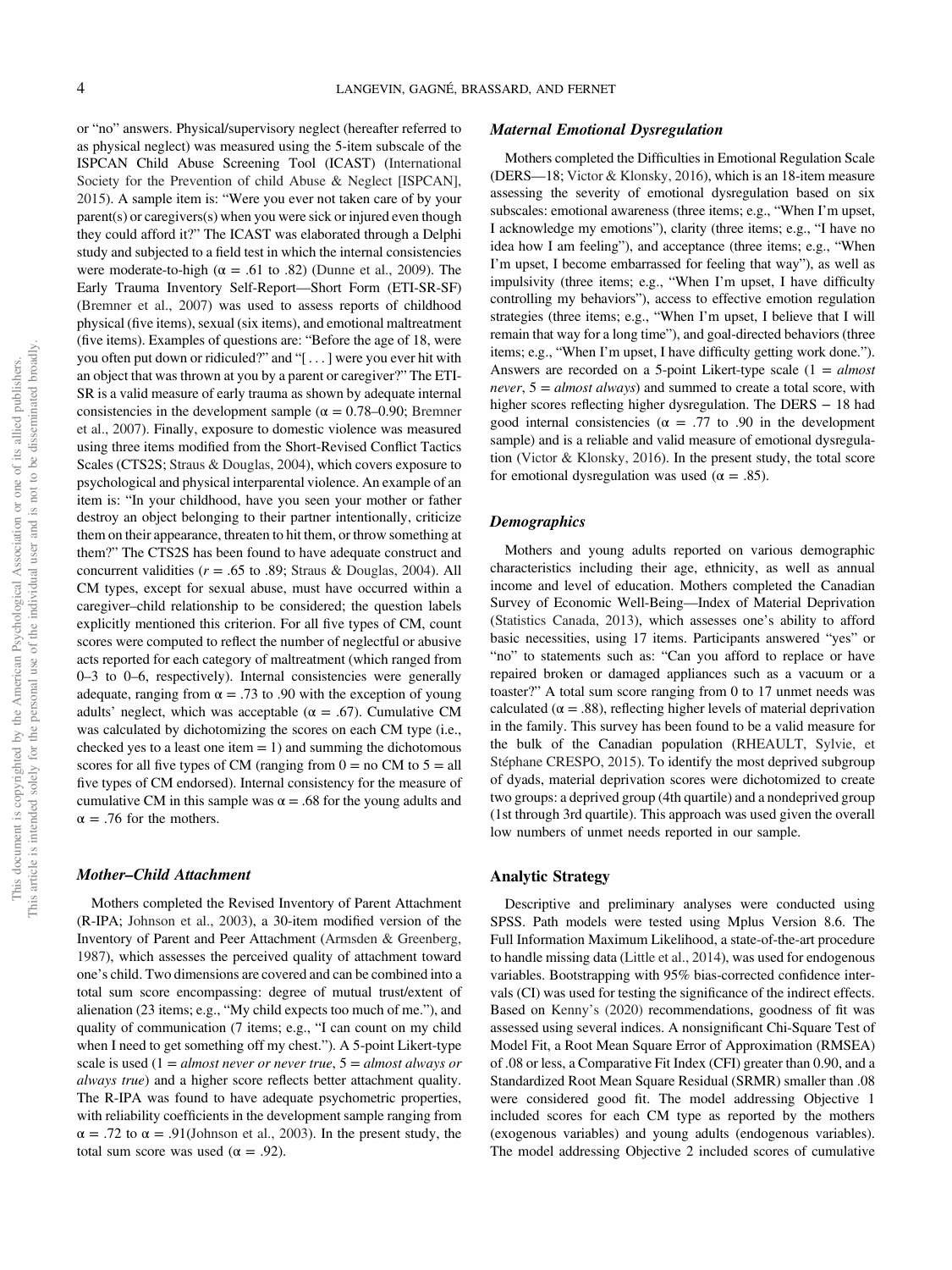CM for both the mothers and the young adults as exogenous and endogenous variables, respectively. In both models, endogenous variables were allowed to covary and total scores for attachment and maternal emotional dysregulation were treated as sequential mediators. Finally, multigroup analyses were conducted (chi-square difference) to test whether material deprivation would modify the associations found in the models (Caron, 2018).

Two different power analysis procedures were used for the models testing Objectives 1 and 2. For the first model (Objective 1), we used WebPower (Zhang & Yuan, 2018), a flexible tool designed to estimate power for path models based on RMSEA (MacCallum et al., 1996). It was determined that with a sample size of 186 participants, 24 degrees of freedom, a RMSEA for H0 of 0 and for H1 of .08, and a significance level of .05, we had sufficient power (0.91) for the model. For the second model (Objective 2), we used Schoemann et al.'s (2017) Monte Carlo Power Analysis for Indirect Effects as it was available to determine power for the type of model tested and Monte Carlo power analyses are best practices for determining power in mediation analyses. With a sample size of 186, anticipated correlations among study variables ranging from .30 to .45, and at a significance level of .05, we had sufficient power to detect the sequential indirect effect of interest (0.96).

#### **Results**

# Preliminary Analyses

Descriptive statistics and correlations between study variables are presented in Table 2. Overall, CM scores correlated positively with one another within each member of the dyad, and between the members of a dyad, reflecting potential polyvictimization and intergenerational continuity. CM types experienced by the mothers (predictors for Objective 1) correlated strongly with one another, but none of the correlations reached the critical threshold of  $r > .70$  for multicollinearity. Maternal emotional dysregulation correlated positively with all study variables except for young adults' sexual abuse. Attachment correlated negatively with all study variables. Material deprivation correlated with all study variables except maternal history of emotional maltreatment and young adults' history of sexual abuse. Emotional dysregulation, attachment, and cumulative CM scores were normally distributed; however, scores of CM types were not. Thus, the MLR estimator was used in the subsequent Mplus analyses.

# Emotional Dysregulation and Attachment in the Continuity of Specific CM Types (Objective 1)

Results for the first sequential mediation model controlling for material deprivation are presented in [Table 3](#page-6-0) and [Figure 1](#page-6-0). The specified model had acceptable fit indices: a chi-square of 3.824  $(p = .575)$ , a RMSEA of .000, a CFI of 1.000, and a SRMR of .01. In terms of direct effects, only a maternal history of physical neglect was associated with greater emotional dysregulation and lower attachment. Maternal histories of physical and sexual abuse and of exposure to domestic violence were associated with greater scores for physical abuse in young adults, while a maternal history of emotional maltreatment was negatively associated with physical abuse. Maternal emotional maltreatment was also negatively related to young adults' sexual abuse, while maternal histories of sexual abuse were related to greater scores for sexual abuse in young adults.

| Descriptive Statistics and Correlations                                                                                                                                                                                                                                                                                                                            |                                                                                                                                                                                                                                           |        |                      |                                  |                                                  |                                                               |                                                                                                                                    |                                                                              |                                                                                                                                                                                         |                                                                                                                                                                                                                                                                                                                                                                                                     |                                                                                                                                                                                                                                  |                                                                                                                                                                                                                                                                                                                                                                           |                                                                                                                                                                                                                                                                                                                                                                                                       |  |
|--------------------------------------------------------------------------------------------------------------------------------------------------------------------------------------------------------------------------------------------------------------------------------------------------------------------------------------------------------------------|-------------------------------------------------------------------------------------------------------------------------------------------------------------------------------------------------------------------------------------------|--------|----------------------|----------------------------------|--------------------------------------------------|---------------------------------------------------------------|------------------------------------------------------------------------------------------------------------------------------------|------------------------------------------------------------------------------|-----------------------------------------------------------------------------------------------------------------------------------------------------------------------------------------|-----------------------------------------------------------------------------------------------------------------------------------------------------------------------------------------------------------------------------------------------------------------------------------------------------------------------------------------------------------------------------------------------------|----------------------------------------------------------------------------------------------------------------------------------------------------------------------------------------------------------------------------------|---------------------------------------------------------------------------------------------------------------------------------------------------------------------------------------------------------------------------------------------------------------------------------------------------------------------------------------------------------------------------|-------------------------------------------------------------------------------------------------------------------------------------------------------------------------------------------------------------------------------------------------------------------------------------------------------------------------------------------------------------------------------------------------------|--|
| Variables                                                                                                                                                                                                                                                                                                                                                          | M(SD)                                                                                                                                                                                                                                     |        |                      | 4                                | $\mathbf{v}$                                     | $\circ$                                                       | $\infty$                                                                                                                           | $\circ$                                                                      | $\approx$                                                                                                                                                                               |                                                                                                                                                                                                                                                                                                                                                                                                     | $\overline{c}$                                                                                                                                                                                                                   | $\mathbf{r}$                                                                                                                                                                                                                                                                                                                                                              | $\overline{4}$                                                                                                                                                                                                                                                                                                                                                                                        |  |
| 15. Material deprivation---m (yes)<br>13. Emotional dysregulation-m<br>4. Exposure to $DY$ —m<br>2. Emotional malt.---m<br>6. Cumulative CM--m<br>0. Exposure to $DY-y$<br>12. Cumulative $CM-y$<br>8. Emotional malt-y<br>. Physical abuse-m<br>7. Physical abuse-y<br>3. Sexual abuse-m<br>9. Sexual abuse-y<br>14. Attachment-m<br>5. Neglect-m<br>1. Neglect-y | 48 (25.8%)<br>18.72 (18.02)<br>88.19 (9.70)<br>0.96 (1.40)<br>1.69 (1.65)<br>0.62 (0.96)<br>$(.88 \; (1.59)$<br>0.81 (1.57)<br>1.02<br>0.81 (1.18)<br>$1.35(1.77)$<br>0.69 $(1.40)$<br>0.56 (0.92)<br>1.07<br>(18(1.71)<br>0.63(<br>0.52( | 697*** | $.411***$<br>303**** | $.554***$<br>$.532***$<br>.235** | $-591***$<br>$-596***$<br>$-297***$<br>$-451***$ | $.804***$<br>$.795***$<br>$.510***$<br>$.510***$<br>$.657***$ | $\begin{array}{l} 280^{***} \\ 231^{**} \\ 213^{**} \\ 215^{**} \\ 205^{**} \\ 206^{***} \\ 274^{***} \\ 274^{***} \\ \end{array}$ | $153^*$<br>$030$<br>$030$<br>$087$<br>$115$<br>$044**$<br>$044**$<br>$044**$ | $\begin{array}{l} 411^{***} \\ 238^{***} \\ 236^{***} \\ 306^{***} \\ 351^{***} \\ 354^{***} \\ 364^{***} \\ 503^{***} \\ 503^{***} \\ 503^{***} \\ 503^{***} \\ 503^{***} \end{array}$ | $\begin{array}{l} 325^{***} \\ 266^{***} \\ -416^{***} \\ -308^{***} \\ -360^{***} \\ -360^{***} \\ -350^{***} \\ -350^{***} \\ -350^{***} \\ -350^{***} \\ -350^{***} \\ -350^{***} \\ -350^{***} \\ -350^{***} \\ -350^{***} \\ -350^{***} \\ -350^{***} \\ -350^{***} \\ -350^{***} \\ -350^{***} \\ -350^{***} \\ -350^{***} \\ -350^{***} \\ -350^{***} \\ -350^{***} \\ -350^{***} \\ -350^{$ | e dirigit de la college de la college de la college de la college de la college de la college de la college de<br>1844 : le college de la college de la college de la college de la college de la college de la college de la co | $\begin{matrix} 4.35^{***} \\ 2.98^{***} \\ 2.98^{***} \\ 2.99^{***} \\ 2.99^{***} \\ 2.99^{***} \\ 2.99^{***} \\ 2.99^{***} \\ 2.99^{***} \\ 2.99^{***} \\ 2.99^{***} \\ 2.99^{***} \\ 2.99^{***} \\ 2.99^{***} \\ 2.99^{***} \\ 2.99^{***} \\ 2.99^{***} \\ 2.99^{***} \\ 2.99^{***} \\ 2.99^{***} \\ 2.99^{***} \\ 2.99^{***} \\ 2.99^{***} \\ 2.99^{***}$<br>$456***$ | $\begin{array}{r} -362^{***} \\ -326^{***} \\ -177^{***} \\ -184^{***} \\ -185^{***} \\ -195^{***} \\ -195^{***} \\ -195^{***} \\ -195^{***} \\ -195^{***} \\ -195^{***} \\ -195^{***} \\ -195^{***} \\ -195^{***} \\ -195^{***} \\ -195^{***} \\ -195^{***} \\ -195^{***} \\ -195^{***} \\ -195^{***} \\ -195^{***} \\ -195^{***} \\ -195^{***} \\ -195^{***} \\ -195^{***} \\ -195^{***} \\ -195^{$ |  |
|                                                                                                                                                                                                                                                                                                                                                                    |                                                                                                                                                                                                                                           |        |                      |                                  |                                                  |                                                               |                                                                                                                                    |                                                                              |                                                                                                                                                                                         |                                                                                                                                                                                                                                                                                                                                                                                                     |                                                                                                                                                                                                                                  |                                                                                                                                                                                                                                                                                                                                                                           |                                                                                                                                                                                                                                                                                                                                                                                                       |  |

Table 2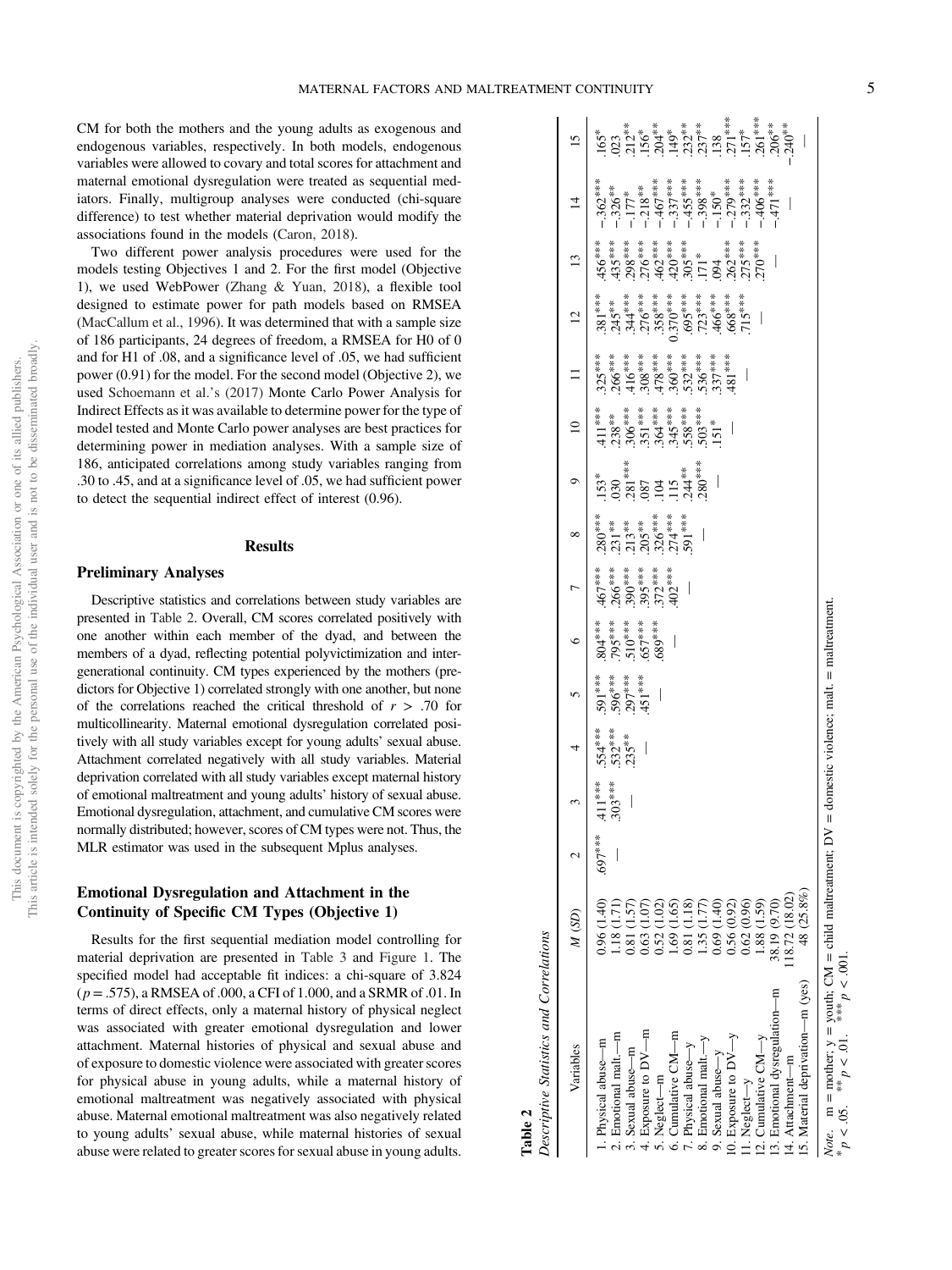# <span id="page-6-0"></span>Table 3 Estimation of the Sequential Mediators Model for CM Types

|                                    | Emotional<br>dysregulation |      | Attachment |      | Physical<br>$abuse - y$ |           | Emotional<br>maltreatment-y |           | Sexual<br>$abuse - y$ |      | Exposure<br>to $DV - y$ |           | $Neglect-v$ |           |
|------------------------------------|----------------------------|------|------------|------|-------------------------|-----------|-----------------------------|-----------|-----------------------|------|-------------------------|-----------|-------------|-----------|
| Predictor variable                 | β                          | SE   | β          | SE   | β                       | <b>SE</b> | β                           | $\cal SE$ | β                     | SE   | β                       | <b>SE</b> | β           | <b>SE</b> |
| Complete model                     |                            |      |            |      |                         |           |                             |           |                       |      |                         |           |             |           |
| Physical abuse-m                   | .168                       | .100 | $-.072$    | .101 | $.238*$                 | .106      | .051                        | .133      | .109                  | .078 | $.255*$                 | .111      | $-.059$     | .114      |
| Emotional maltreatment-m           | .178                       | .114 | $-.010$    | .079 | $-.236*$                | .101      | .012                        | .131      | $-.173*$              | .086 | $-.186$                 | .119      | $-.135$     | .097      |
| Sexual abuse-m                     | .094                       | .067 | .046       | .080 | $.225***$               | .071      | .085                        | .079      | $.254*$               | .102 | .134                    | .075      | $.317***$   | .087      |
| Exposure to DV-m                   | $-.057$                    | .099 | .049       | .074 | $.230**$                | .088      | .040                        | .095      | .031                  | .077 | .179                    | .093      | .142        | .084      |
| Neglect-m                          | $.231***$                  | .085 | $-.289**$  | .088 | .018                    | .093      | .086                        | .089      | $-.006$               | .098 | .135                    | .103      | $.374***$   | .102      |
| Emotional dysregulation            |                            |      | $-.303**$  | .088 |                         |           |                             |           |                       |      |                         |           |             |           |
| Attachment                         |                            |      |            |      | $-.325***$              | .069      | $-.286***$                  | .075      | $-.109$               | .078 | $-.090$                 | .077      | $-.143*$    | .066      |
| No deprivation group ( $n = 137$ ) |                            |      |            |      |                         |           |                             |           |                       |      |                         |           |             |           |
| Physical abuse-m                   | .076                       | .112 | $-.036$    | .114 | $.425***$               | .119      | .095                        | .143      | .121                  | .135 | $.323*$                 | .127      | $-.005$     | .130      |
| Emotional maltreatment-m           | $.295*$                    | .133 | .053       | .097 | $-.221$                 | .125      | .036                        | .157      | $-.159$               | .113 | $-.094$                 | .161      | $-.034$     | .119      |
| Sexual abuse-m                     | .014                       | .075 | .045       | .098 | $.170*$                 | .073      | .121                        | .093      | .090                  | .091 | .111                    | .080      | $.208*$     | .098      |
| Exposure to DV-m                   | $-.066$                    | .129 | .036       | .092 | .148                    | .090      | .067                        | .107      | .040                  | .098 | $.239*$                 | .111      | .152        | .102      |
| Neglect-m                          | .117                       | .110 | $-.264*$   | .106 | $-.049$                 | .113      | .044                        | .102      | .006                  | .110 | $-.127$                 | .121      | .185        | .138      |
| Emotional dysregulation            |                            |      | $-.315***$ | .104 |                         |           |                             |           |                       |      |                         |           |             |           |
| Attachment                         |                            |      |            |      | $-.397***$              | .076      | $-.298**$                   | .087      | $-.065$               | .088 | $-.153$                 | .088      | $-.159$     | .080      |
| Deprivation group ( $n = 48$ )     |                            |      |            |      |                         |           |                             |           |                       |      |                         |           |             |           |
| Physical abuse-m                   | $.474***$                  | .163 | $-.128$    | .236 | $-.205$                 | .335      | $-.001$                     | .378      | $-.079$               | .193 | .236                    | .238      | $-.197$     | .172      |
| Emotional maltreatment-m           | $-.079$                    | .188 | $-.305$    | .183 | $-.291$                 | .237      | $-.134$                     | .347      | $-.292*$              | .141 | $-.406$                 | .227      | $-.453**$   | .171      |
| Sexual abuse—m                     | .154                       | .142 | .141       | .164 | $.465***$               | .144      | .111                        | .184      | $.711***$             | .143 | .272                    | .176      | $.652***$   | .104      |
| Exposure to DV-m                   | $-.137$                    | .126 | .133       | .120 | $.503*$                 | .205      | .042                        | 226       | $-.068$               | .131 | .076                    | .186      | .108        | .114      |
| Neglect-m                          | $.388***$                  | .118 | $-.291$    | .165 | .178                    | .123      | .164                        | .168      | .008                  | .168 | $.530***$               | .143      | $.698***$   | .094      |
| Emotional dysregulation            |                            |      | $-.246*$   | .122 |                         |           |                             |           |                       |      |                         |           |             |           |
| Attachment                         |                            |      |            |      | $259*$                  | .117      | $-.323$                     | .167      | $-.260$               | .168 | .028                    | .106      | $-.161$     | .091      |

*Note.* Standardized estimates are presented. CM = child maltreatment; m = mother; y = youth; DV = domestic violence. \* p < .05. \*\* p < .01. \*\*\* p < .001.

Maternal sexual abuse and physical neglect were associated with increased scores of exposure to domestic violence in young adults. Maternal sexual abuse and physical neglect histories were also related to increased scores of physical neglect in young adults. Finally, maternal emotional dysregulation was negatively associated with mother–young adult attachment, and attachment was negatively associated with young adults' experiences of physical abuse, emotional maltreatment, and physical neglect.

In terms of indirect effects from maternal CM to youth's CM ([Table 4\)](#page-7-0), none were found for young adults' experiences of sexual abuse or exposure to domestic violence. However, indirect effects starting with a maternal history of physical neglect and physical abuse and sequentially involving emotional dysregulation and attachment were found for young adults' experiences of physical abuse, emotional maltreatment, and physical neglect. A maternal history of neglect or physical abuse was associated with increased

# Figure 1

Visual Representation of the Significant Paths in the Complete Model ( $N = 185$ )



Note. This figure only displays the significant paths. For specific estimates, see Table 3. Malt. = maltreatment, DV = domestic violence, CM = child maltreatment.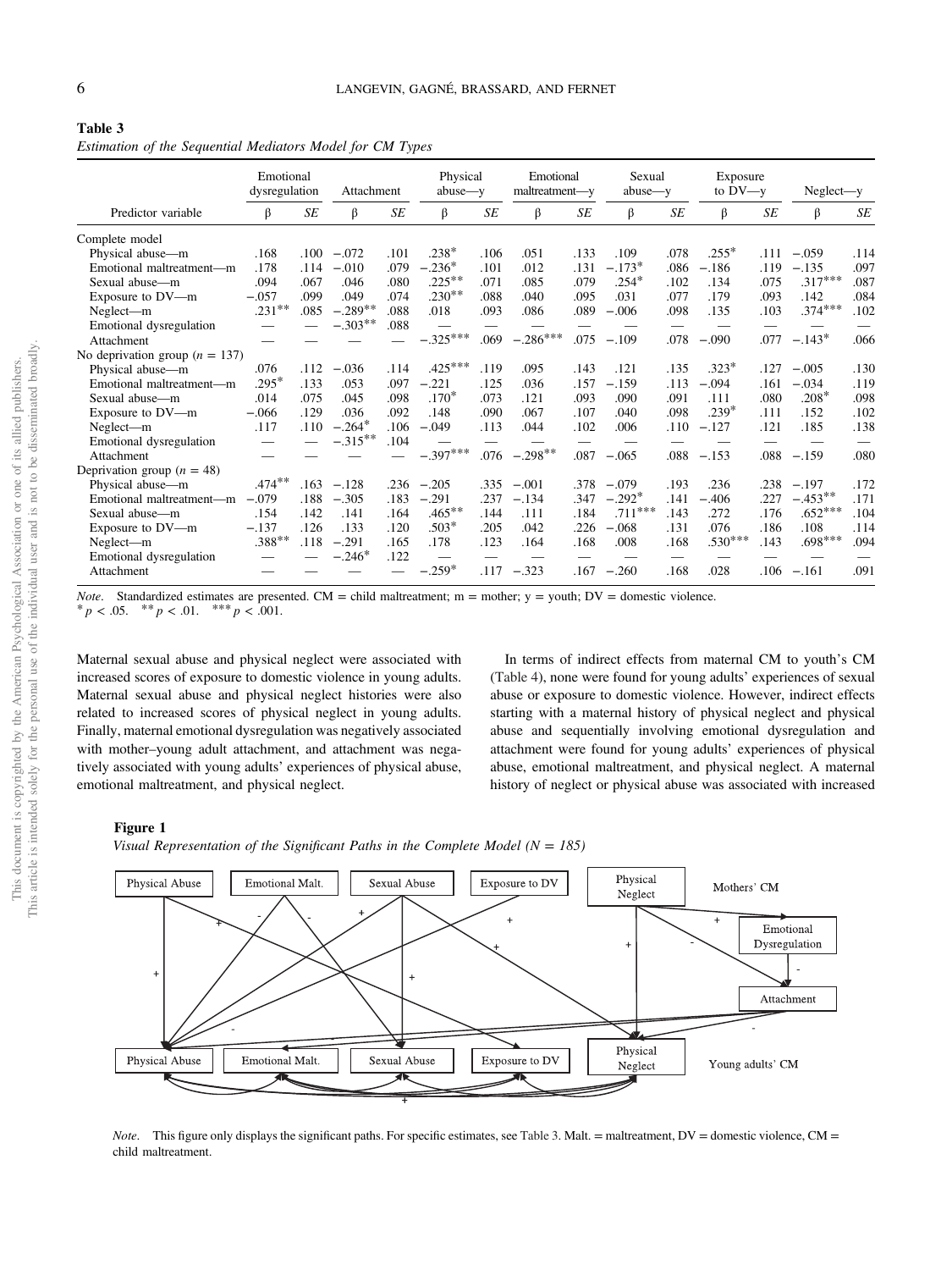<span id="page-7-0"></span>Significant Indirect Effects of Maternal CM Types on Young Adults CM Types

| Indirect paths                                              | Estimate | 95% BC bootstrap CI | $R^2$ (%) |
|-------------------------------------------------------------|----------|---------------------|-----------|
| Complete model                                              |          |                     |           |
| Physical abuse-y                                            |          |                     | 40.8      |
| Neglect m-attachment                                        | .094     | [.036, .183]        |           |
| Neglect m—emotional dysregulation—attachment                | .023     | [.005, .060]        |           |
| Physical abuse m—emotional dysregulation—attachment         | .017     | [.000, .050]        |           |
| Emotional maltreatment-y                                    |          |                     | 22.0      |
| Neglect m-attachment                                        | .083     | [.026, .176]        |           |
| Neglect m—emotional dysregulation—attachment                | .020     | [.005, .176]        |           |
| Physical abuse m—emotional dysregulation—attachment         | .015     | [.000, .047]        |           |
| Sexual abuse-y                                              |          |                     | 10.6      |
| Exposure to DV-y                                            |          |                     | 27.5      |
| $Neglect - y$                                               |          |                     | 34.2      |
| Neglect m-attachment                                        | .041     | [.007, .106]        |           |
| Neglect m-emotional dysregulation-attachment                | .010     | [.001, .035]        |           |
| Physical abuse m—emotional dysregulation—attachment         | .007     | [.000, .031]        |           |
| Emotional maltreatment m—emotional dysregulation—attachment | .008     | [.000, .036]        |           |
| Sexual abuse m—emotional dysregulation—attachment           | .004     | [.000, .021]        |           |
| No deprivation group ( $n = 137$ )                          |          |                     |           |
| Physical abuse-y                                            |          |                     | 37.9      |
| Neglect m-attachment                                        | .105     | [.016, .222]        |           |
| Emotional maltreatment m—emotional dysregulation—attachment | .037     | [.004, .104]        |           |
| Emotional maltreatment-y                                    |          |                     | 18.2      |
| Neglect m-attachment                                        | .078     | [.011, .188]        |           |
| Emotional maltreatment m—emotional dysregulation—attachment | .028     | [.003, .085]        |           |
| Sexual abuse-y                                              |          |                     | 2.7       |
| Exposure to DV-y                                            |          |                     | 19.2      |
| Emotional maltreatment m-emotional dysregulation-attachment | .014     | [.000, .060]        |           |
| Neglect-y                                                   |          |                     | 17.0      |
| Neglect m-attachment                                        | .041     | [.002, .123]        |           |
| Emotional maltreatment m—emotional dysregulation—attachment | .015     | [.000, .065]        |           |
| Deprivation group ( $n = 48$ )                              |          |                     |           |
| Physical abuse-y                                            |          |                     | 51.8      |
| Neglect m-attachment                                        | .076     | [.027, .328]        |           |
| Neglect m—emotional dysregulation—attachment                | .025     | [.003, .128]        |           |
| Physical abuse m—emotional dysregulation—attachment         | .030     | [.001, .167]        |           |
| Sexual abuse m—emotional dysregulation—attachment           | .010     | [.000, .125]        |           |
| Emotional maltreatment-y                                    |          |                     | 17.8      |
| Neglect m-attachment                                        | .094     | [.027, .474]        |           |
| Neglect m—emotional dysregulation—attachment                | .031     | [.009, .132]        |           |
| Physical abuse m—emotional dysregulation—attachment         | .038     | [.005, .199]        |           |
| Sexual abuse m—emotional dysregulation—attachment           | .012     | [.000, .120]        |           |
| Sexual abuse-y                                              |          |                     | 36.5      |
| Neglect m-attachment                                        | .076     | [.013, .481]        |           |
| Neglect m-emotional dysregulation-attachment                | .025     | [.006, .131]        |           |
| Physical abuse m—emotional dysregulation—attachment         | .030     | [.004, .148]        |           |
| Sexual abuse m—emotional dysregulation—attachment           | .010     | [.000, .163]        |           |
|                                                             |          |                     | 38.9      |
| Exposure to DV-y<br>$Neglect - y$                           |          |                     | 72.9      |
| Neglect m-attachment                                        | .047     | [.005, .244]        |           |
| Neglect m—emotional dysregulation—attachment                | .015     | [.001, .078]        |           |
|                                                             | .019     |                     |           |
| Physical abuse m—emotional dysregulation—attachment         |          | [.000, .114]        |           |

*Note.* CM = child maltreatment;  $m =$  mother;  $y =$  youth;  $DV =$  domestic violence.

emotional dysregulation, which in turn, was associated with lower attachment. In turn, lower attachment was linked with increased scores of physical abuse, emotional maltreatment, and physical neglect in the second generation. Similar sequential indirect effects were found with maternal histories of emotional maltreatment and sexual abuse and young adults' physical neglect.

Some CM types in young adults covaried, indicating potential polyvictimization. Physical abuse was positively correlated with physical neglect ( $r = .352$ ,  $p < .001$ ), exposure to domestic violence  $(r = .372, p < .001)$ , and emotional maltreatment  $(r = .483, p < .001)$ . Emotional maltreatment also correlated with physical neglect  $(r =$ .457,  $p < .001$ ), sexual abuse ( $r = .221$ ,  $p = .002$ ), and exposure to domestic violence  $(r = .391, p < .001)$ . Sexual abuse was also correlated with physical neglect  $(r = .250, p = .001)$ . Finally, exposure to domestic violence and neglect were correlated  $(r =$ .325,  $p < .001$ ). Two nonsignificant correlations were found with sexual abuse: exposure to domestic violence and physical abuse. Table 4 presents the explained variances for young adults' CM scores. The model explained 29.6% of the variance in emotional dysregulation and 31.9% of the variance in attachment.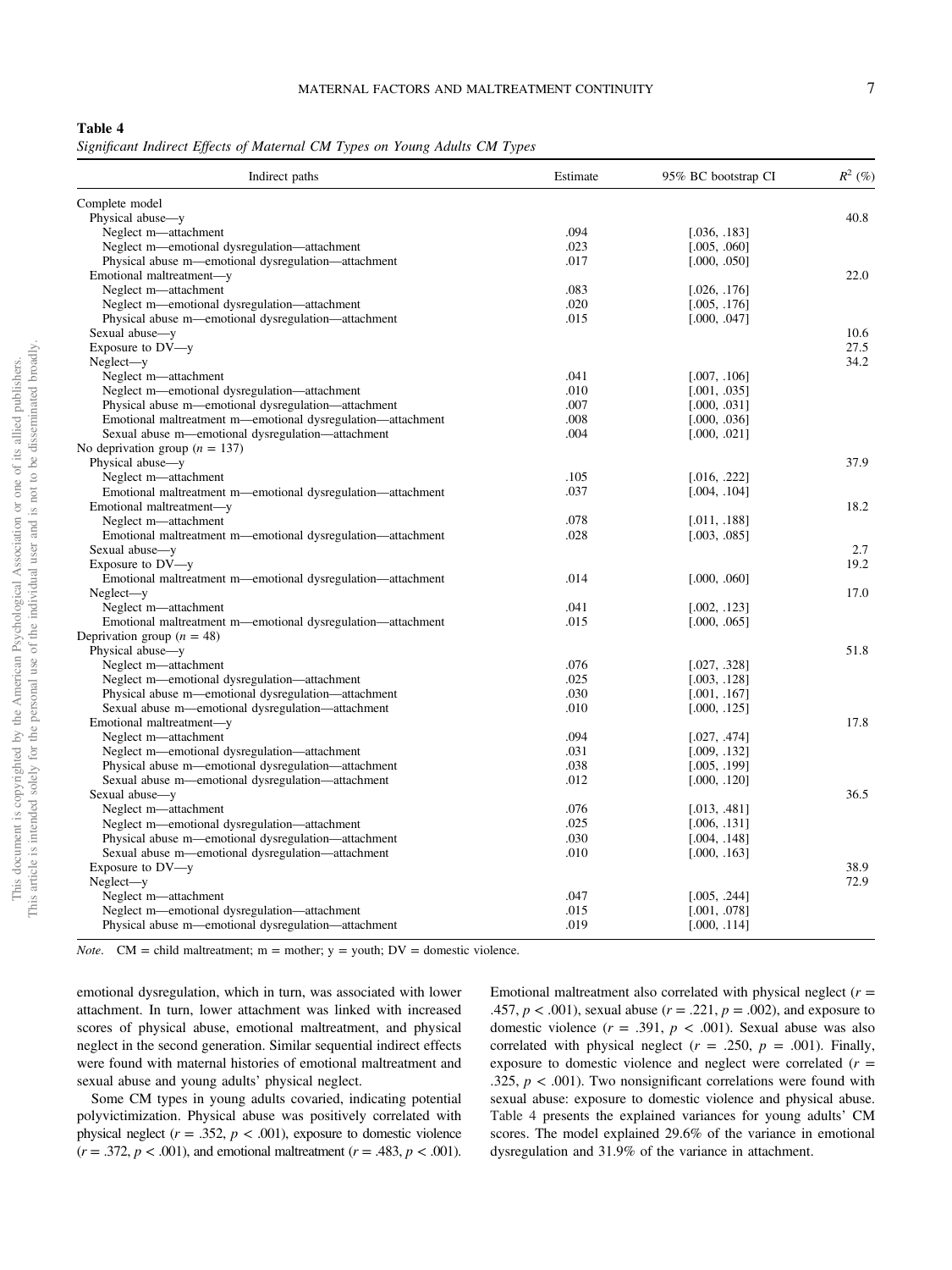The multigroup analysis based on material deprivation indicated partial invariance; significant differences between the nondeprived and deprived groups appeared in the regression coefficients  $(\chi^2)$  difference = 83.47; critical threshold = 55.76) and the intercepts ( $\chi^2$  difference = 15.13; critical threshold = 14.07), but not in the residual covariances ( $\chi^2$  difference = 16.87; critical threshold = 18.31). [Tables 3](#page-6-0) and [4](#page-7-0) and Figure 2 present the models results and indirect effects for the nondeprived and deprived groups. In the nondeprived group, emotional maltreatment in mothers was associated with higher scores of emotional dysregulation, while in the deprived group, it was associated with lower scores of physical abuse and neglect in young adults. Maternal histories of physical neglect were associated with lower scores for attachment in the nondeprived group, but not in the deprived group. Attachment was not a significant predictor of young adults' emotional maltreatment in the deprived group whereas in the other group it was. Direct effects between maternal and the second generation's CM types differed between groups. Furthermore, more significant indirect effects emerged in the deprived group compared to the nondeprived group and explained variances for the deprived group were higher than in the nondeprived group for young adults' CM scores ([Table 4\)](#page-7-0). The models explained 16.4% versus 52.2% of the variance of maternal emotional dysregulation and 19.6% versus 47.3% for mother–child attachment in the nondeprived versus deprived groups respectively.

# Emotion Regulation and Attachment in the Continuity of Cumulative CM (Objective 2)

The specified model controlling for material deprivation had acceptable fit indices: a chi-square of 0.001 ( $p = .971$ ), a RMSEA of .000, a CFI of 1.000, and a SRMR of .000. Maternal cumulative CM was positively associated with emotional dysregulation,  $\beta = .399$ , SE = .066,  $p < .001$ , and negatively associated with attachment, β =  $-158$ ,  $SE = .077$ ,  $p = .041$ . It was also positively associated with young adults' cumulative CM,  $β = .251$ .  $SE = .068$ ,  $p < .001$ . Maternal emotional dysregulation was negatively associated with attachment,  $β = -.376$ ,  $SE = .083$ ,  $p < .001$ . Attachment was negatively related to cumulative CM in young adults,  $β = -.284$ ,  $SE = .066$ ,  $p < .001$ . Results indicate two indirect paths from maternal history of cumulative CM to young adults' cumulative CM, one through its negative association with attachment only,  $\beta = .045$ ,  $SE = .026$ ,

# Figure 2

Visual Representation of the Significant Paths in the Multigroup Models

NO DEPRIVATION GROUP  $(n = 137)$ 



Note. This figure only displays the significant paths. For specific estimates, see [Table 3.](#page-6-0) Malt. = maltreatment; DV = domestic violence; CM = child maltreatment.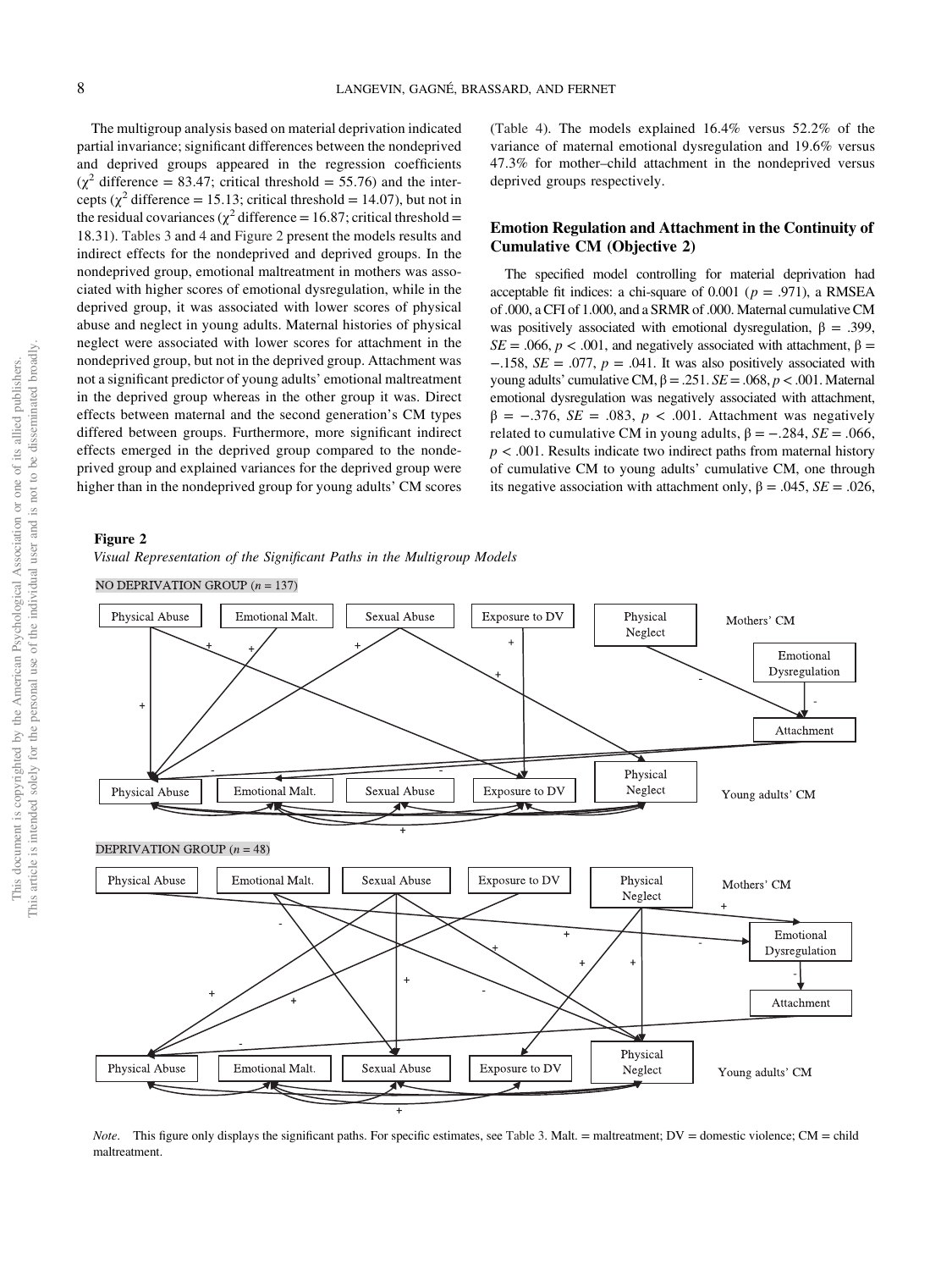them starting with maternal histories of physical neglect, three involving maternal histories of physical abuse, one for maternal

emotional dysregulation and attachment,  $β = .043$ ,  $SE = .018$ , 95% CI [.018, .090]. Hence, an increase in the number of CM types in mothers' childhoods was associated with greater levels of emotional dysregulation, which in turn was associated with decreased mother– young adult attachment quality, that in turn was associated with greater cumulative CM in young adults' childhoods. The model explained 24.6% of the variance of young adult's cumulative CM, 19.8% of the variance of maternal emotional dysregulation, and 26.4% of the variance of attachment. Multigroup analyses based on material deprivation indicated partial invariance. Only the intercepts differed between the nondeprived and deprived groups  $(\chi^2$  difference = 14.70; critical threshold = 7.81). histories of emotional maltreatment, and one for histories of sexual abuse.

# **Discussion**

95% CI [.005, .111], and one through its sequential link with

This innovative study aimed to examine the roles of maternal emotional dysregulation and mother-to-child attachment quality in the intergenerational continuity of specific types of CM (Objective 1) and cumulative CM (Objective 2). In addition to its considerable relevance to clinical practice, the present study helps to fill important gaps in the literature through its dyadic design, the integration of multiple types of CM in the same model, the consideration of cumulative CM, and its sensitivity to socioeconomic factors.

# Dysregulation and Attachment in the Continuity of Specific CM Types: Neglect as a Focal Point

For Objective 1, differential impacts of CM types in mothers' histories were expected, with emotional and sexual abuse showing stronger associations to maternal emotional dysregulation (Hypothesis 1). Our findings partially supported this hypothesis as differential impacts were found, but with physical neglect instead of the anticipated CM types. Past studies have found that emotional and sexual abuse were more strongly related to emotional dysregulation in adulthood than other forms of abuse (Briere & Rickards, 2007; Oshri et al., 2015). However, these studies did not include neglect as a CM type, which is an unfortunate oversight. Even though it is the most frequent type of CM reported to child protection services (Kim et al., 2017), neglect is highly understudied (McLaughlin et al., 2017) and very few studies have documented the link between neglect and emotion regulation in adulthood. In our multivariate analysis, which included all five types of CM, a maternal history of physical neglect was the only maltreatment type that was significantly related to emotional dysregulation and attachment in the complete model, while physical abuse also predicted emotional dysregulation, but only in the deprived group. Preliminary analyses showed moderate-to-large correlations between all types of CM and maternal emotional dysregulation, but also large correlations between CM types in mothers' histories. These findings emphasize the need to include neglect in CM studies and the importance of using multivariate models to accurately determine if some CM types are more impactful than others.

The second hypothesis for Objective 1 was that mothers' histories of CM would be linked to increased maternal emotional dysregulation, which in turn, would be negatively associated to mother-tochild attachment, and subsequently, to an increased score of CM in the second generation. Results of the complete model partially supported our hypothesis. Eleven indirect paths emerged, six of

McLaughlin et al. (2017) highlighted that being deprived of a stable, sensitive, and responsive caregiver leads to altered neurodevelopmental processes in neglected children, including atypical limbic system development, which can produce lasting impacts on emotion regulation that occur partly through the development of insecure and disorganized patterns of attachment. Neglectful parents might not appropriately fulfill their role of external regulators and coregulators of emotion in infancy, a key factor in the development of children's later capacity for emotional self-regulation (Kim & Cicchetti, 2010). The limited availability of the caregiver, that is more specific to neglect as a CM type, also leads to wide-ranging implications for cognitive development such as poor associative and implicit learning, declines in cognitive functioning, and deficits in language and executive functioning (McLaughlin et al., 2017), all of which can impact emotion regulation in adulthood ([Martin &](#page-12-0) [Ochsner, 2016](#page-12-0); Zelazo & Cunningham, 2007). The negative impact of neglect on attachment relationships and neurodevelopmental processes may explain our finding that physical neglect was the CM type that was most strongly and consistently related to emotional dysregulation in mothers across models. However, given the paucity of research on neglect, more studies are required to replicate our findings and explore additional potential mechanisms for this association.

In addition to indirect paths, direct associations between maternal and young adults' histories of CM were uncovered in the complete model (see [Figure 1\)](#page-6-0). Our findings coincide with literature on intergenerational continuity of CM, which identified the presence of both heterotypic and homotypic trajectories (Berzenski et al., 2014; Langevin et al., 2019), apart from the negative associations that were found with emotional maltreatment. A systematic review showed inconsistent findings regarding the role of emotional maltreatment in second generation CM or child abuse potential, with some studies finding negative impacts and others finding nonsignificant associations (Hughes & Cossar, 2016). As such, unmeasured mediating and moderating (buffering) factors such as maternal depression or trauma processing might be at play here (Egeland et al., 1988; Langevin et al., 2019; Pears & Capaldi, 2001). Socioeconomic risk should also be considered as the multigroup analysis revealed that while a maternal history of emotional maltreatment was negatively associated with second generation's sexual abuse and neglect in the deprived group, a positive association was found with second generation's physical abuse in the nondeprived group.

# MultiGroup Findings: The Intersection Between Material Deprivation and CM

Interestingly, while a maternal history of neglect was important across models, other indirect paths through emotional dysregulation and attachment differed between the nondeprived and deprived groups. Maternal histories of emotional maltreatment emerged as significant in the nondeprived group only. Conversely, maternal histories of physical and sexual abuse were significant only in the deprived group. Mean scores for emotional maltreatment were similar across groups ( $M_{nondeprived}$  = 1.16,  $SD = 1.71$ ;  $M_{deprived}$  = 1.25,  $SD = 1.72$ ) and represented the highest CM scores in the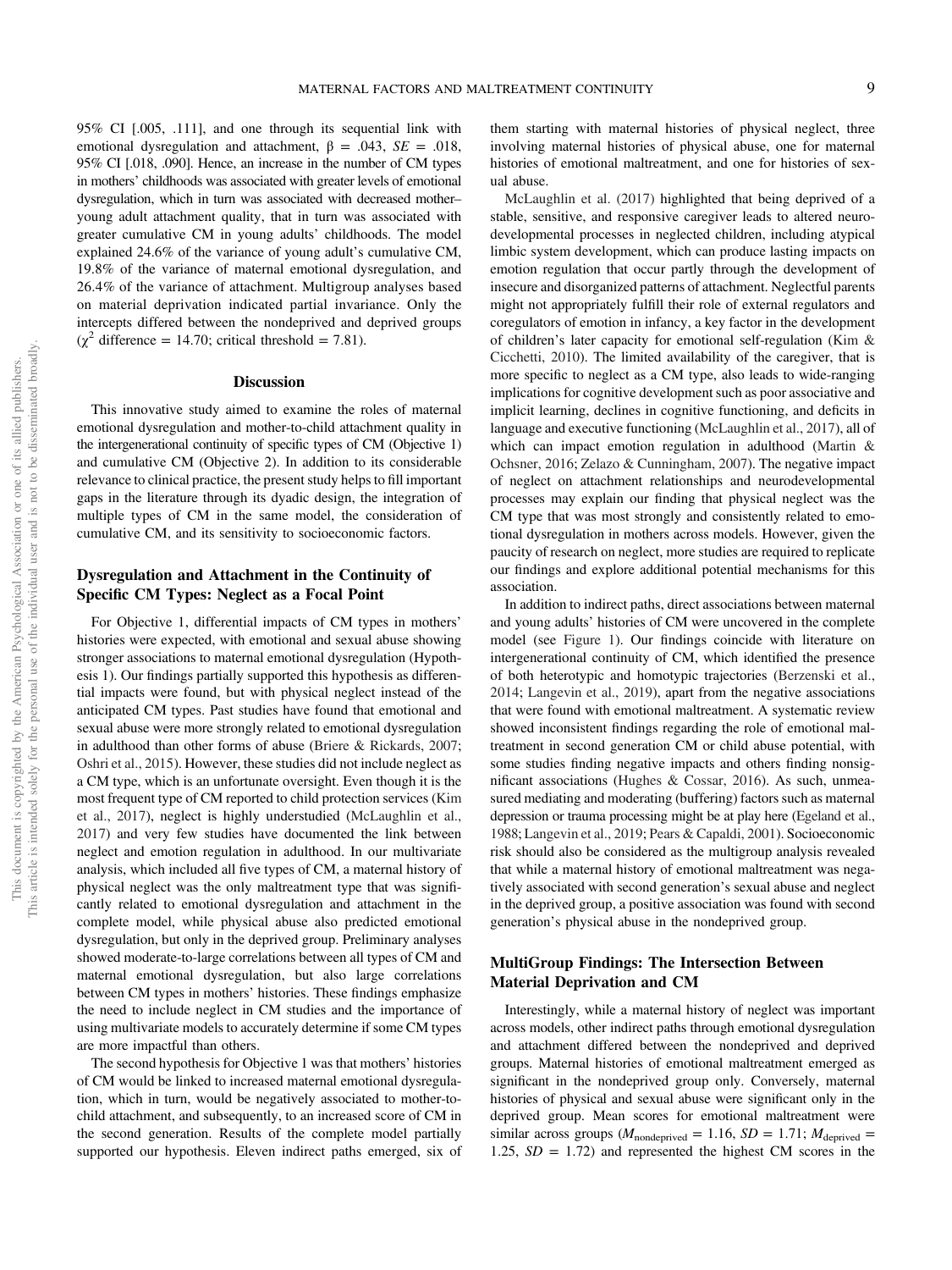nondeprived group. However, maternal scores and standard deviations for physical and sexual abuse were comparatively higher in the deprived group (physical abuse:  $M_{\text{nondeprived}} = 0.83$ ,  $SD = 1.27$  and  $M_{\text{deprived}} = 1.35$ ,  $SD = 1.68$ ; sexual abuse:  $M_{\text{nondeprived}} = 0.62$ ,  $SD =$ 1.31 and  $M_{\text{deprived}} = 1.38$ ,  $SD = 2.06$ ). This greater variability could explain why physical and sexual abuse only emerged as significant for the deprived group. Higher scores for maternal CM types from the deprived group could also partly explain that more indirect paths (15 vs. 7) and direct paths (8 vs. 6) were significant in the deprived group compared to the nondeprived group. Taken together with the much higher explained variances for the deprived (17.8–72.9%) versus nondeprived group (2.7–37.9%), it appears that our model provides a better explanation of the intergenerational continuity of CM for mothers living in contexts of financial deprivation. The concept of additive and multiplicative synergistic effects of multiple forms of adversity brought forward by Putnam et al. (2013) could help explain these findings. Indeed, it appears that a combination of CM and financial deprivation in adulthood is associated with greater intergenerational continuity of CM, directly or indirectly through maternal emotional dysregulation and lower quality of mother-tochild attachment. It is possible that mothers in the nondeprived group had more access to resources and quality care and therefore recovered in a greater proportion from their childhood traumas than mothers in more precarious situations, thus preventing intergenerational cycles of CM from continuing (Stepleman et al., 2008). However, the lower levels of variance explained for the second generation's CM in the nondeprived group may indicate that factors other than the maternal ones documented here should be considered in future studies (e.g., paternal histories of CM and mental health, maternal adverse experiences in adulthood).

# Dysregulation and Attachment in the Continuity of Cumulative CM

As part of Objective 2, it was expected that cumulative CM in maternal histories would be associated with increased emotional dysregulation, which would in turn, be negatively related to motherto-child attachment and sequentially associated with an increased risk of cumulative CM in the second generation (Hypothesis 3). This hypothesis was supported, providing additional evidence of the key role of maternal emotional dysregulation and mother-to-child attachment in the intergenerational continuity of cumulative CM. This is in line with past findings showing a dose–response effect of cumulative CM on individual and relational functioning (Putnam et al., 2013; Steine et al., 2017) and highlights the need to provide additional support to families affected by multiple forms of violence. In contrast with the models that included specific CM types, the multigroup analysis that focused on cumulative CM did not reveal major differences other than a few points difference in the intercept between the nondeprived and deprived groups. This could reflect a ceiling effect wherein once a certain level of cumulative CM is reached, material deprivation no longer exerts an influence over adverse outcomes.

### Limitations

While this innovative study has major strengths and significantly improves our knowledge of the role of maternal emotional dysregulation and attachment in intergenerational trajectories of CM,

some limitations should be acknowledged. First, the cross-sectional design precludes us from drawing conclusions about directionality. The inclusion of two generations of respondents instead of three and the exclusion of fathers also limit our scope. In addition, selfreported measures were used and information pertaining to CM was obtained retrospectively, which may have created some inaccuracies due to recall bias. The sole reliance on maternal reports of attachment quality—a dyadic construct—is also a limitation. Finally, some sample characteristics limit the generalizability of our findings, namely the low ethnic, socioeconomic, and gender diversity of the participants, and the moderate size of the sample obtained through convenience sampling.

#### Future Research Directions

Future studies should replicate our findings with diverse populations, both parents, and additional generations. There is also a need for studies that examine neglect more closely since this form of maltreatment appears central in the continuity of CM. The role of material deprivation should also be explored in greater depth. Future research should adopt prospective and longitudinal designs, multimethod and multi-informant assessment procedures (e.g., adding child protection reports, observational measures, a multigenerational and dyadic assessment of attachment), and recruit larger, more representative samples. Finally, including other potential mediators and moderators (e.g., parental mental health and substance use, parenting practices, neurobiological variables, level of betrayal, perpetrator type) is another promising avenue for future investigations (Goldsmith et al., 2012; Langevin et al., 2019; Marshall et al., in press).

# Prevention and Clinical Implications

Given the intergenerational consequences of maternal histories of CM, especially neglect, screening for CM and its impact on maternal functioning in terms of attachment and emotion regulation is warranted when working with distressed families. The central role of maternal emotional dysregulation and attachment highlights these as relevant targets for prevention and intervention, especially with at-risk families from low socioeconomic backgrounds. Many existing interventions already target these central components of traumatic stress. For example, the ARC framework (Blaustein & Kinniburgh, 2018) is an intervention aimed at supporting caregivers and their children affected by complex trauma by attending to core components of attachment, emotion regulation, and resilience. Providing high-quality therapeutic services as early as possible to survivors of CM is central to breaking devastating cycles of intergenerational trauma and fostering intergenerational resilience.

# References

- Ainsworth, M. D. (1979). Infant—Mother attachment. American Psychologist, 34(10), 932–937. <https://doi.org/10.1037/0003-066X.34.10.932>
- Aldao, A., Nolen-Hoeksema, S., & Schweizer, S. (2010). Emotion-regulation strategies across psychopathology: A meta-analytic review. Clinical Psychology Review, 30(2), 217–237. [https://doi.org/10.1016/j.cpr.2009](https://doi.org/10.1016/j.cpr.2009.11.004) [.11.004](https://doi.org/10.1016/j.cpr.2009.11.004)
- Alexander, P. C. (2015). Intergenerational cycles of trauma and violence: An attachment and family systems perspective. W.W. Norton. [https://doi.org/](https://doi.org/10.1111/jmft.12164) [10.1111/jmft.12164](https://doi.org/10.1111/jmft.12164)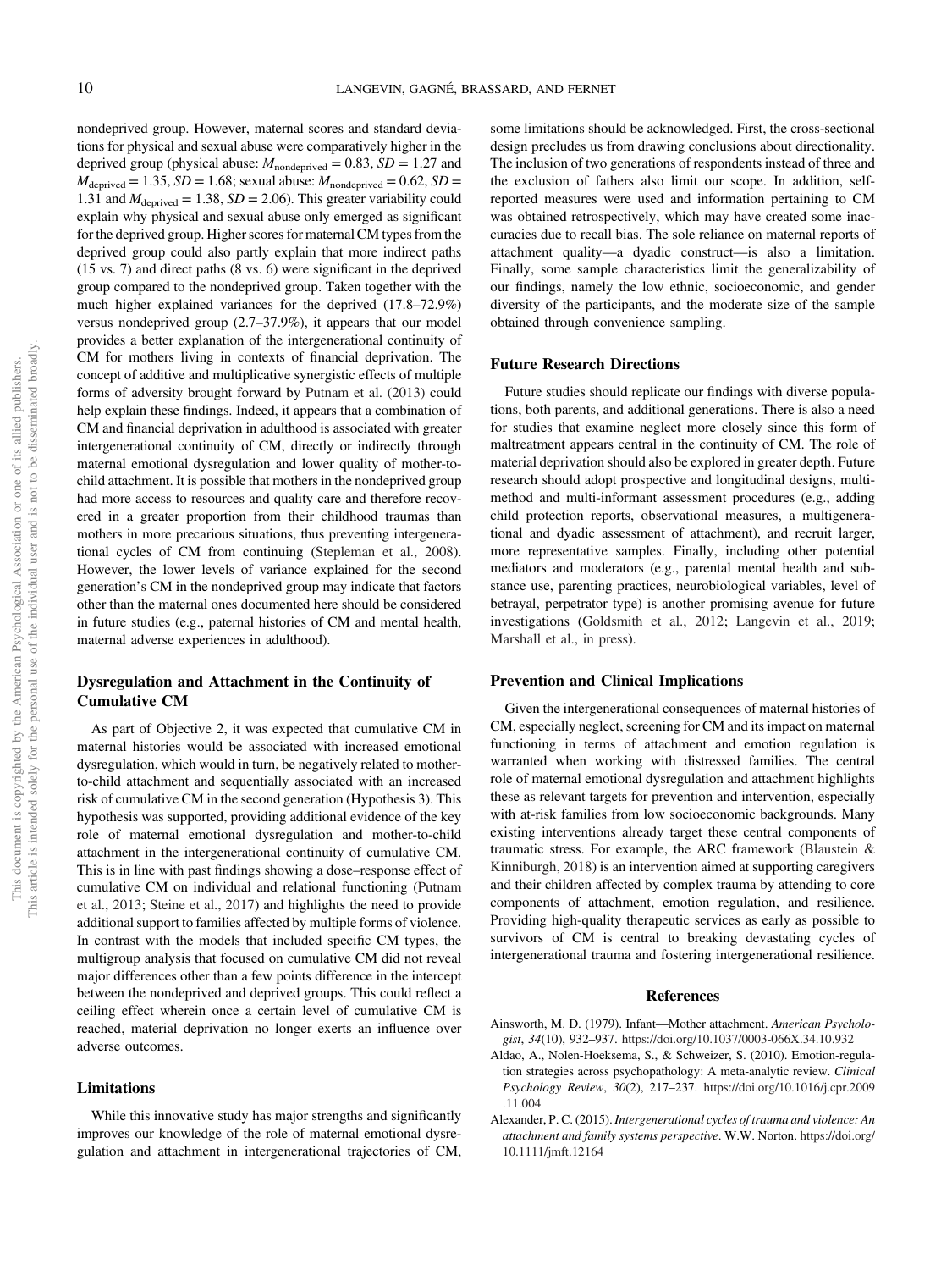- <span id="page-11-0"></span>Armsden, G. C., & Greenberg, M. T. (1987). The inventory of parent and peer attachment: Individual differences and their relationship to psychological well-being in adolescence. Journal of Youth and Adolescence, 16(5), 427–454. <https://doi.org/10.1007/BF02202939>
- Bartlett, J. D., Kotake, C., Fauth, R., & Easterbrooks, M. A. (2017). Intergenerational transmission of child abuse and neglect: Do maltreatment type, perpetrator, and substantiation status matter? Child Abuse & Neglect: The International Journal, 63, 84–94. [https://doi.org/10.1016/j](https://doi.org/10.1016/j.chiabu.2016.11.021) [.chiabu.2016.11.021](https://doi.org/10.1016/j.chiabu.2016.11.021)
- Berlin, L. J., Appleyard, K., & Dodge, K. A. (2011). Intergenerational continuity in child maltreatment: Mediating mechanisms and implications for prevention. Child Development, 82(1), 162–176. [https://doi.org/10](https://doi.org/10.1111/j.1467-8624.2010.01547.x) [.1111/j.1467-8624.2010.01547.x](https://doi.org/10.1111/j.1467-8624.2010.01547.x)
- Berzenski, S. R., Yates, T., & Egeland, B. (2014). A multidimensional view of continuity in intergenerational transmission of child maltreatment. In J. E. Korbin, & R. D. Krugman (Eds.), Handbook of child maltreatment (pp. 115–129). Springer. [https://doi.org/10.1007/978-94-007-7208-3\\_6](https://doi.org/10.1007/978-94-007-7208-3_6)
- Blaustein, M. E., & Kinniburgh, K. M. (2018). Treating traumatic stress in children and adolescents: How to foster resilience through attachment, self-regulation, and competency (2nd ed.). Guilford Publications.
- Bonet, C., Palma, C., & Gimeno-Santos, M. (2020). Relationship between child maltreatment and emotional regulation skills in adolescents: A systematic review. Revista de Psicología Clínica con Niños y Adolescentes, 7 (2), 63–76. <https://doi.org/10.21134/rpcna.2020.07.2.8>
- Bremner, J. D., Bolus, R., & Mayer, E. A. (2007). Psychometric properties of the early trauma inventory-self report. Journal of Nervous and Mental Disease, 195(3), 211–218. [https://doi.org/10.1097/01.nmd.0000243824](https://doi.org/10.1097/01.nmd.0000243824.84651.6c) [.84651.6c](https://doi.org/10.1097/01.nmd.0000243824.84651.6c)
- Brenning, K., Soenens, B., Van der Kaap-Deeder, J., Dieleman, L., & Vansteenkiste, M. (2020). Psychologically controlling parenting during toddlerhood: The role of mothers perceived parenting history and emotion regulation style. Journal of Child and Family Studies, 29, 2257–2267. <https://doi.org/10.1007/s10826-020-01719-z>
- Briere, J., & Rickards, S. (2007). Self-awareness, affect regulation, and relatedness: Differential sequels of childhood versus adult victimization experiences. Journal of Nervous and Mental Disease, 195(6), 497–503. <https://doi.org/10.1097/NMD.0b013e31803044e2>
- Cabecinha-Alati, S., Langevin, R., & Montreuil, T. (2020). A conceptual model of the intergenerational transmission of emotion dysregulation in mothers with a history of childhood maltreatment. International Journal of Child and Adolescent Resilience, 7(1), 49–71. [https://doi.org/10.7202/](https://doi.org/10.7202/1072588ar) [1072588ar](https://doi.org/10.7202/1072588ar)
- Caron, P. O. (2018). La modélisation par équations structurelles avec Mplus. Presses de l'Université du Québec. <https://doi.org/10.2307/j.ctvt1sh9g>
- Dunne, M. P., Zolotor, A. J., Runyan, D. K., Andreva-Miller, I., Choo, W. Y., Dunne, S. K., Gerbaka, B., Isaeva, O., Jain, D., Kasim, M. S., & Macfarlane, B. (2009). ISPCAN child abuse screening tools retrospective version (ICAST-R): Delphi study and field testing in seven countries. Child Abuse & Neglect: The International Journal, 33(11), 815–825. <https://doi.org/10.1016/j.chiabu.2009.09.005>
- Dvir, Y., Ford, J. D., Hill, M., & Frazier, J. A. (2014). Childhood maltreatment, emotional dysregulation, and psychiatric comorbidities. Harvard Review of Psychiatry, 22(3), 149–161. [https://doi.org/10.1097/HRP](https://doi.org/10.1097/HRP.0000000000000014) [.0000000000000014](https://doi.org/10.1097/HRP.0000000000000014)
- Egeland, B., Jacobvitz, D., & Sroufe, L. A. (1988). Breaking the cycle of abuse. Child Development, 59(4), 1080–1088. [https://doi.org/10.2307/](https://doi.org/10.2307/1130274) [1130274](https://doi.org/10.2307/1130274)
- Ehring, T., & Quack, D. (2010). Emotion regulation difficulties in trauma survivors: The role of trauma type and PTSD symptom severity. Behavior Therapy, 41(4), 587–598. <https://doi.org/10.1016/j.beth.2010.04.004>
- Facompré, C. R., Bernard, K., & Waters, T. E. A. (2018). Effectiveness of interventions in preventing disorganized attachment: A meta-analysis. Development and Psychopathology, 30(1), 1–11. [https://doi.org/10](https://doi.org/10.1017/S0954579417000426) [.1017/S0954579417000426](https://doi.org/10.1017/S0954579417000426)
- Finkelhor, D., Turner, H. A., Shattuck, A., & Hamby, S. L. (2015). Prevalence of childhood exposure to violence, crime, and abuse: Results from the national survey of children's exposure to violence. JAMA Pediatrics, 169(8), 746-754. [https://doi.org/10.1001/jamapediatrics](https://doi.org/10.1001/jamapediatrics.2015.0676) [.2015.0676](https://doi.org/10.1001/jamapediatrics.2015.0676)
- Goldsmith, R. E., Freyd, J. J., & DePrince, A. P. (2012). Betrayal trauma: Associations with psychological and physical symptoms in young adults. Journal of Interpersonal Violence, 27(3), 547–567. [https://doi.org/10](https://doi.org/10.1177/0886260511421672) [.1177/0886260511421672](https://doi.org/10.1177/0886260511421672)
- Grecucci, A., Frederickson, J., & Job, R. (2017). Editorial: Advances in emotion regulation: From neuroscience to psychotherapy. Frontiers in Psychology, 8(985), 985. <https://doi.org/10.3389/fpsyg.2017.00985>
- Hamby, S., & Grych, J. (2013). The web of violence: Exploring connections among different forms of interpersonal violence and abuse. Springer. <https://doi.org/10.1007/978-94-007-5596-3>
- Hughes, M., & Cossar, J. (2016). The relationship between maternal childhood emotional abuse/neglect and parenting outcomes: A systematic review. Child Abuse Review, 25(1), 31–45. [https://doi.org/10.1002/ca](https://doi.org/10.1002/car.2393) [r.2393](https://doi.org/10.1002/car.2393)
- International Society for the Prevention of child Abuse and Neglect [ISP-CAN]. (2015). ISPCAN child abuse screening tool (ICAST): Questionnaire for young adults (aged 18–24 years) V3.0.
- Jaffee, S. R., Bowes, L., Ouellet-Morin, I., Fisher, H. L., Moffitt, T. E., Merrick, M. T., & Arseneault, L. (2013). Safe, stable, nurturing relationships break the intergenerational cycle of abuse: A prospective nationally representative cohort of children in the United Kingdom. The Journal of Adolescent Health, 53(Suppl. 4), S4–S10. [https://doi.org/10.1016/j.ja](https://doi.org/10.1016/j.jadohealth.2013.04.007) [dohealth.2013.04.007](https://doi.org/10.1016/j.jadohealth.2013.04.007)
- Johnson, L. N., Ketring, S. A., & Abshire, C. (2003). The revised inventory of parent attachment: Measuring attachment in families. Contemporary Family Therapy, 25(3), 333–349. <https://doi.org/10.1023/A:1024563422543>

Kenny, D. A. (2020) Measuring model fit. [http://davidakenny.net/cm/](http://davidakenny.net/cm/fit.htm)fit.htm

- Kim, H., Wildeman, C., Jonson-Reid, M., & Drake, B. (2017). Lifetime prevalence of investigating child maltreatment among us children. American Journal of Public Health, 107(2), 274–280. [https://doi.org/10.2105/](https://doi.org/10.2105/AJPH.2016.303545) [AJPH.2016.303545](https://doi.org/10.2105/AJPH.2016.303545)
- Kim, J., & Cicchetti, D. (2010). Longitudinal pathways linking child maltreatment, emotion regulation, peer relations, and psychopathology. Journal of Child Psychology and Psychiatry, and Allied Disciplines, 51(6), 706–716. <https://doi.org/10.1111/j.1469-7610.2009.02202.x>
- Langevin, R., Marshall, C., & Kingsland, E. (2019). Intergenerational cycles of maltreatment: A scoping review of psychosocial risk and protective factors. Trauma, Violence & Abuse, 22(4), 1–17. [https://doi.org/10.1177/](https://doi.org/10.1177/1524838019870917) [1524838019870917](https://doi.org/10.1177/1524838019870917)
- Little, T. D., Jorgensen, T. D., Lang, K. M., & Moore, E. W. (2014). On the joys of missing data. Journal of Pediatric Psychology, 39(2), 151–162. <https://doi.org/10.1093/jpepsy/jst048>
- Lowell, A., & Renk, K. (2017). Predictors of child maltreatment potential in a national sample of mothers of young children. Journal of Aggression, Maltreatment & Trauma, 26(4), 335–353. [https://doi.org/10.1080/](https://doi.org/10.1080/10926771.2017.1299825) [10926771.2017.1299825](https://doi.org/10.1080/10926771.2017.1299825)
- MacCallum, R. C., Browne, M. W., & Sugawara, H. M. (1996). Power analysis and determination of sample size for covariance structure modeling. Psychological Methods, 1, 130–149. [https://doi.org/10.1037/1082-](https://doi.org/10.1037/1082-989X.1.2.130) [989X.1.2.130](https://doi.org/10.1037/1082-989X.1.2.130)
- Madigan, S., Cyr, C., Eirich, R., Fearon, R. P., Ly, A., Rash, C., Poole, J. C., & Alink, L. R. (2019). Testing the cycle of maltreatment hypothesis: Metaanalytic evidence of the intergenerational transmission of child maltreatment. Development and Psychopathology, 31(1), 23–51. [https://doi.org/](https://doi.org/10.1017/S0954579418001700) [10.1017/S0954579418001700](https://doi.org/10.1017/S0954579418001700)
- Marshall, C., Langevin, R., & Cabecinha-Alati, S. (in press). Victim-tovictim intergenerational cycles of child maltreatment: A systematic scoping review of theoretical frameworks. International Journal of Child and Adolescent Resilience.